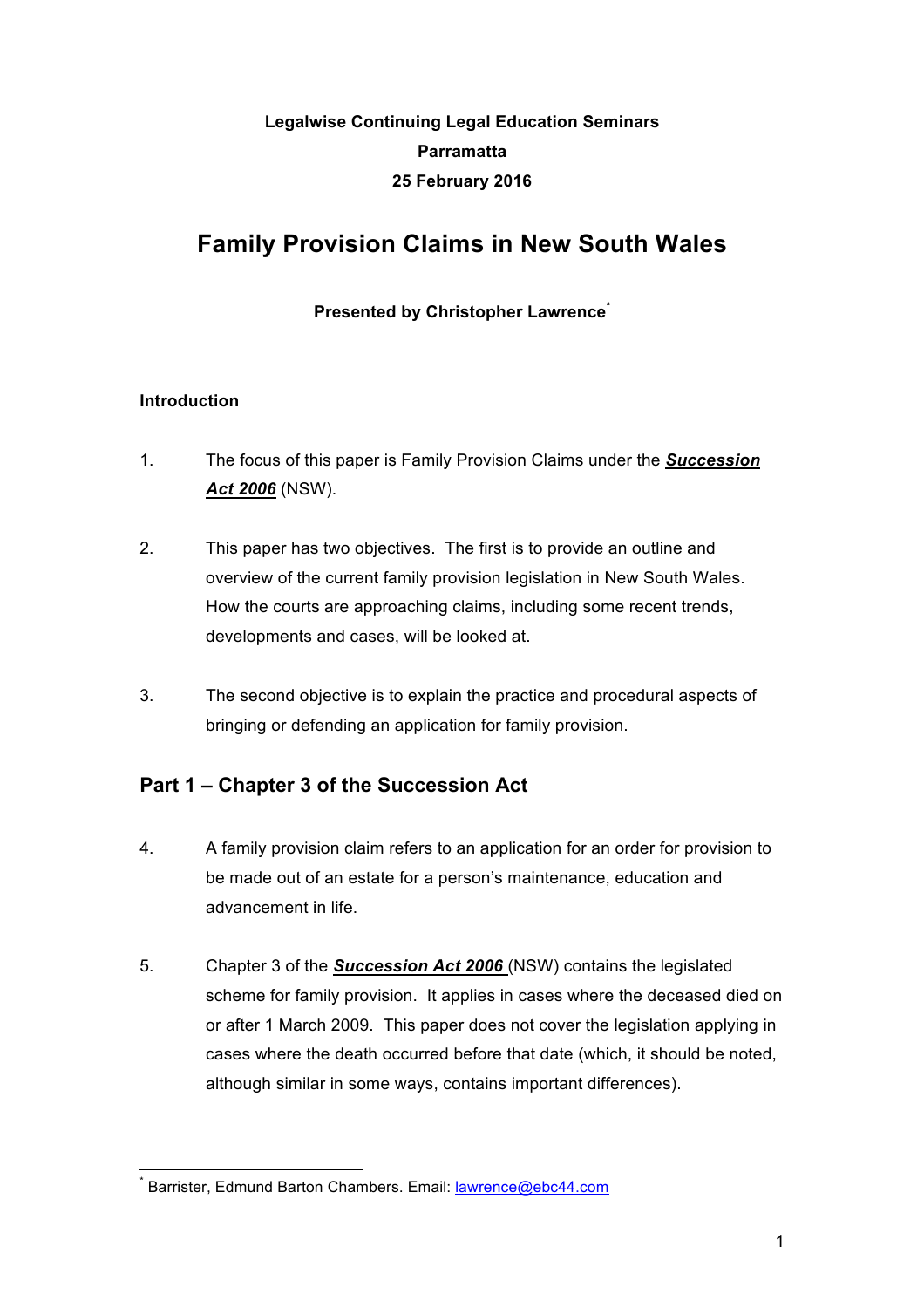## **Time limits on making a claim**

- 6. A claim must be brought within 12 months of the death of the deceased person: s 58. The court may permit a claim to be brought after that time in cases where "sufficient cause" is shown.
- 7. It is a matter for the court alone to decide whether to permit a claim out of time. Unlike what was the position under former legislation<sup>1</sup>, an extension of time cannot be achieved merely by agreement or consent between the parties.

## **Who can make a claim**

- 8. Persons who qualify as "eligible persons" under the Act may apply for a family provision order: s 57. There are six (6) categories, each limited to a family member or to a person with a particular status or relationship to the deceased:
	- The wife or husband of the deceased when the deceased died:
	- A person in a de facto relationship<sup>2</sup> with the deceased when he/she died;
	- A child of the deceased;
	- Former wives and husbands of the deceased;
	- A person:
		- (i) who was, at any particular time, wholly or partly dependent on the deceased, and
		- (ii) who is a grandchild of the deceased person or was, at that particular time or at any other time, a member of the household of which the deceased person was a member;

<sup>&</sup>lt;sup>1</sup> *Family Provision Act 1982* (NSW) (repealed), s 16.<br><sup>2</sup> De fact relationship is defined in the *Interpretation Act 1987*, s 21C.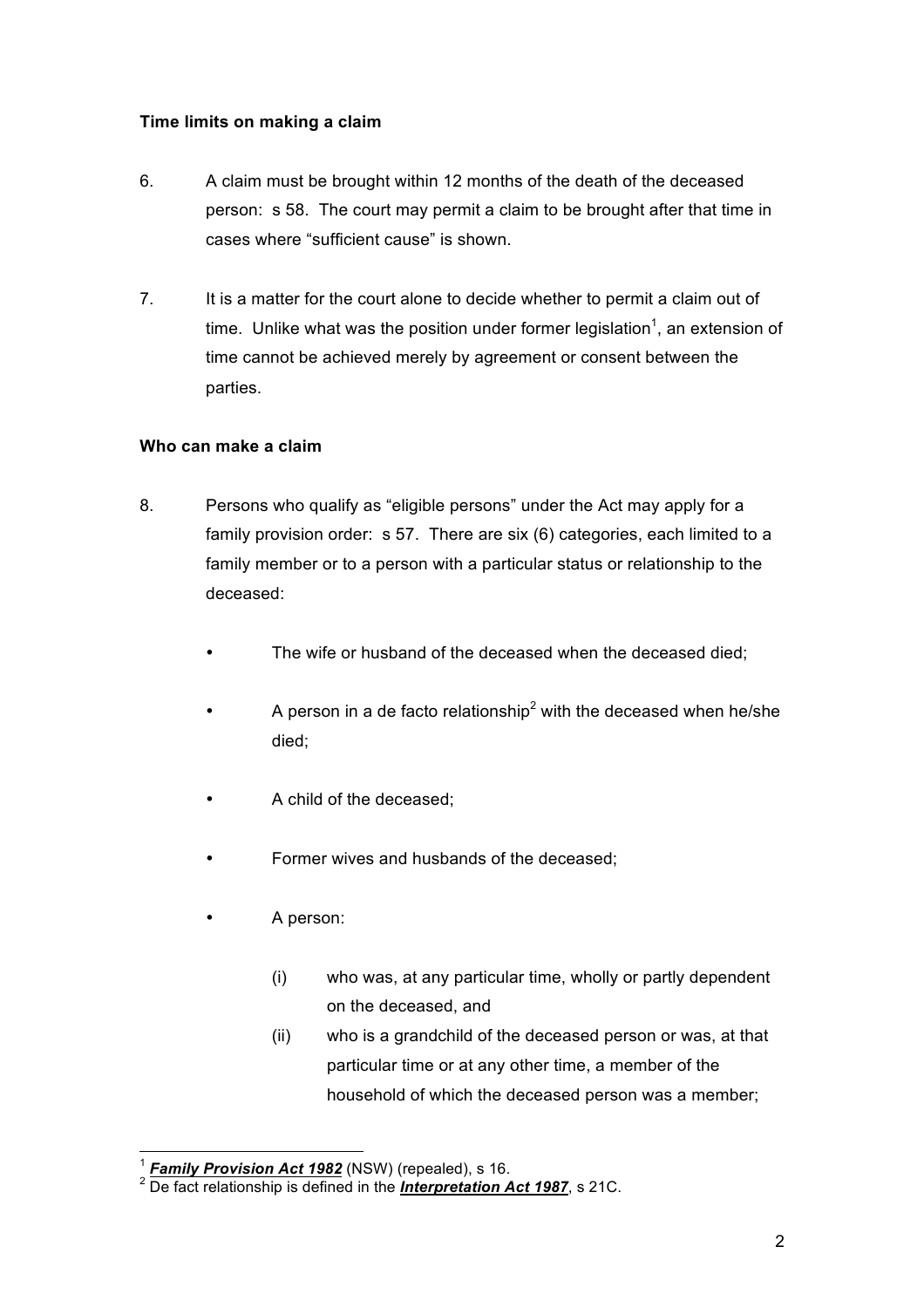- A person who was living with the deceased in a close personal relationship at the time of death.
- 9. A child of the deceased includes (apart from the obvious): adopted children; a child of the woman in a male-female de facto relationship whom the man is presumed, by virtue of the *Status of Children Act 1996*, to be the father (except where the presumption is rebutted); in the case of a de facto relationship between 2 women, a child of whom both of those women are presumed to be parents by virtue of the *Status of Children Act 1996*; and a child for whose long-term welfare both parties have parental responsibility (within the meaning of the *Children and Young Persons (Care and Protection) Act 1998*).
- 10. A "close personal relationship" is defined as a relationship (other than a marriage or a de facto relationship) between two adult persons, whether or not related by family, who are living together, one or each of whom provides the other with domestic support and personal care.
- 11. Section 95 of the *Adoption Act 2000* (NSW) sets out the position of adopted children. An adopted child is regarded as a child of the adoptive parent or parents. However, the position may be different where the adoptive parent is a step-parent: see sub-section 95(3) of the Adoption Act.
- 12. An adopted child ceases to be regarded in law as the child of the birth parents and the birth parents cease to be regarded in law as the parents of the adopted child upon an adoption order being made. The effect is that such an adopted child ceases to be a child of a deceased birth parent for the purposes of section 57 of the Succession Act: see also the discussion in *Thomas v Pickering; Byrne v Pickering* [2011] NSWSC 572 at [5] and [9] and *Jordan-Watt v Riordan* [2013] NSWSC 1132 at [6]. This would not preclude a biological child claiming under another category of eligibility, eg a person who was at any particular time dependent on the deceased and a member of the deceased's household.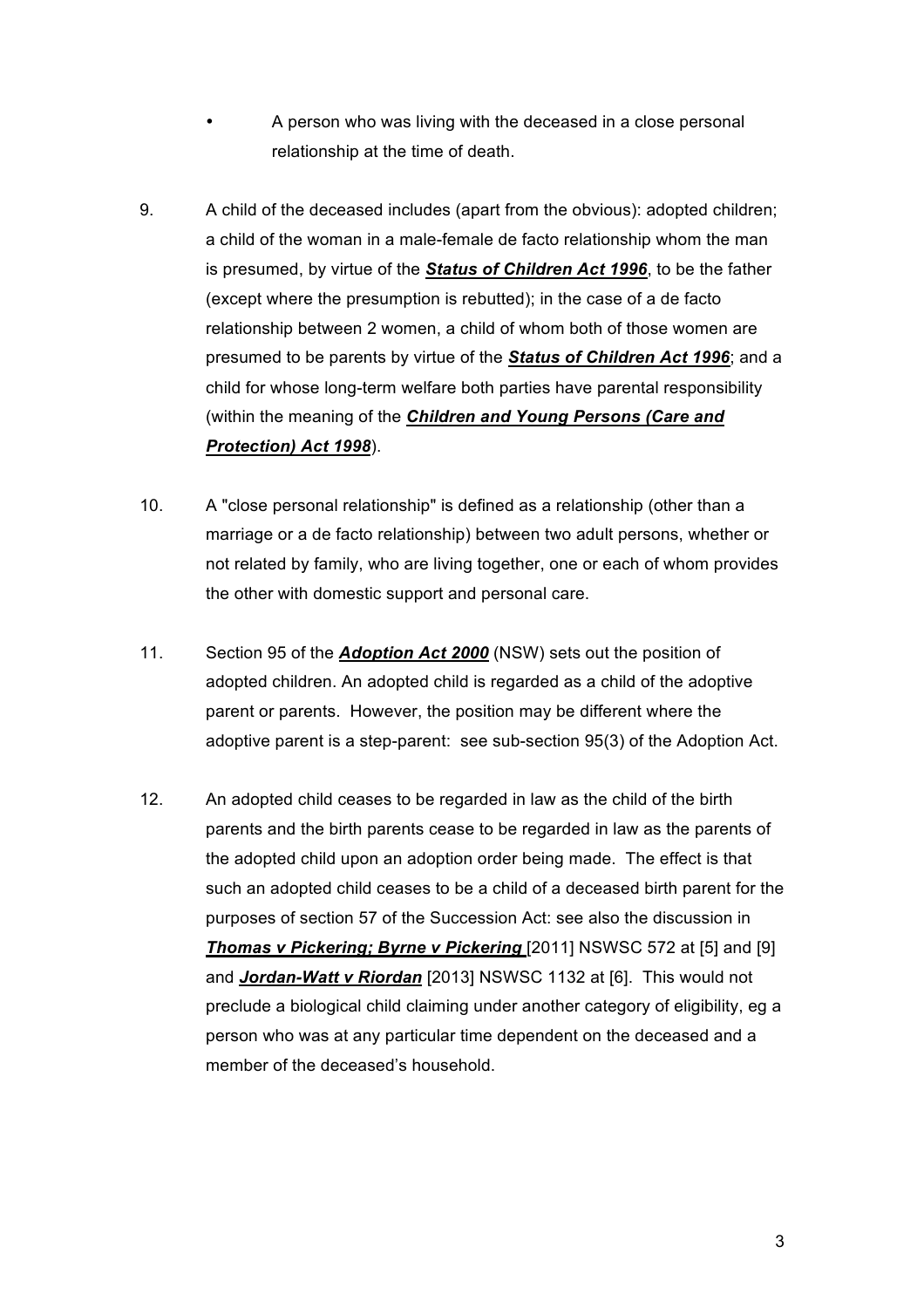- 13. The position of foster children was recently considered by Hallen J in *Hamilton v Moir* [2013] NSWSC 1200 as follows:
	- 138 In relation to a claim by a foster child, the following principles may also be relevant:

(a) Making a conscious decision to bring a child into the world brings with it responsibilities. Taking a child into care, without adoption, does not involve the same commitment. If foster carers are asked if they are able to have a child placed with them, there is not an obligation to accept the child. They may, for any reason, decline to accept a child into their care. If they take a child into their care, and if it does not work out, the foster parents can have the child retaken from their care, and the State will resume care of the child as a ward of the State. However, experience teaches that the relationship of foster parent and child can change over the years as, hopefully, they grow together in their relationship: *Carney v Jones* [2012] NSWSC 352 per Macready AsJ, at [50].

(b) Whether there is a major difference in the obligation owed to a natural child compared to that owed to a foster child depends upon the facts of each individual case: *Carney v Jones*, at [51] - [52].

(c) A foster child brought up as a member of a family, in a secure and loving environment, may have a greater claim on his, or her, foster parent's testamentary bounty than a foster child who was not integrated into the family: *Slack v Rogan; Palffy v Rogan*, at [69].

(d) Some of the matters that may be considered relevant include the duration of the foster care relationship; the age of the child when she, or he, became a foster child to the deceased; whether the child was brought up as a permanent member of the family; the closeness of their relationship during foster care and subsequently; whether the foster child and foster parent maintained the relationship thereafter, and if so, for how long; and the extent to which the applicant was supported by the deceased, whether it be financially, educationally or emotionally.

- 139 I make clear that I do not intend what I have described as "principles" to be elevated into rules of law. Nor do I wish to suggest that the jurisdiction should be unduly confined, or the discretion at the second stage to be constrained, by statements of principle found in dicta in other decisions. I identify them merely as providing useful assistance in considering the statutory provisions, the terms of which must remain firmly in mind.
- 140 In addition, in each case, a close consideration of the facts is necessary in order to determine whether the bases for a family provision order have been established. As Lindsay J said in *Verzar v Verzar*, at [131]:

"Whatever guidance one might draw from analogous cases all analogies, and any guidelines drawn from a pattern of similar cases, must yield to the text of the legislation, the duty of the Court to apply that text to the particular circumstances, and the totality of material circumstances, of each case.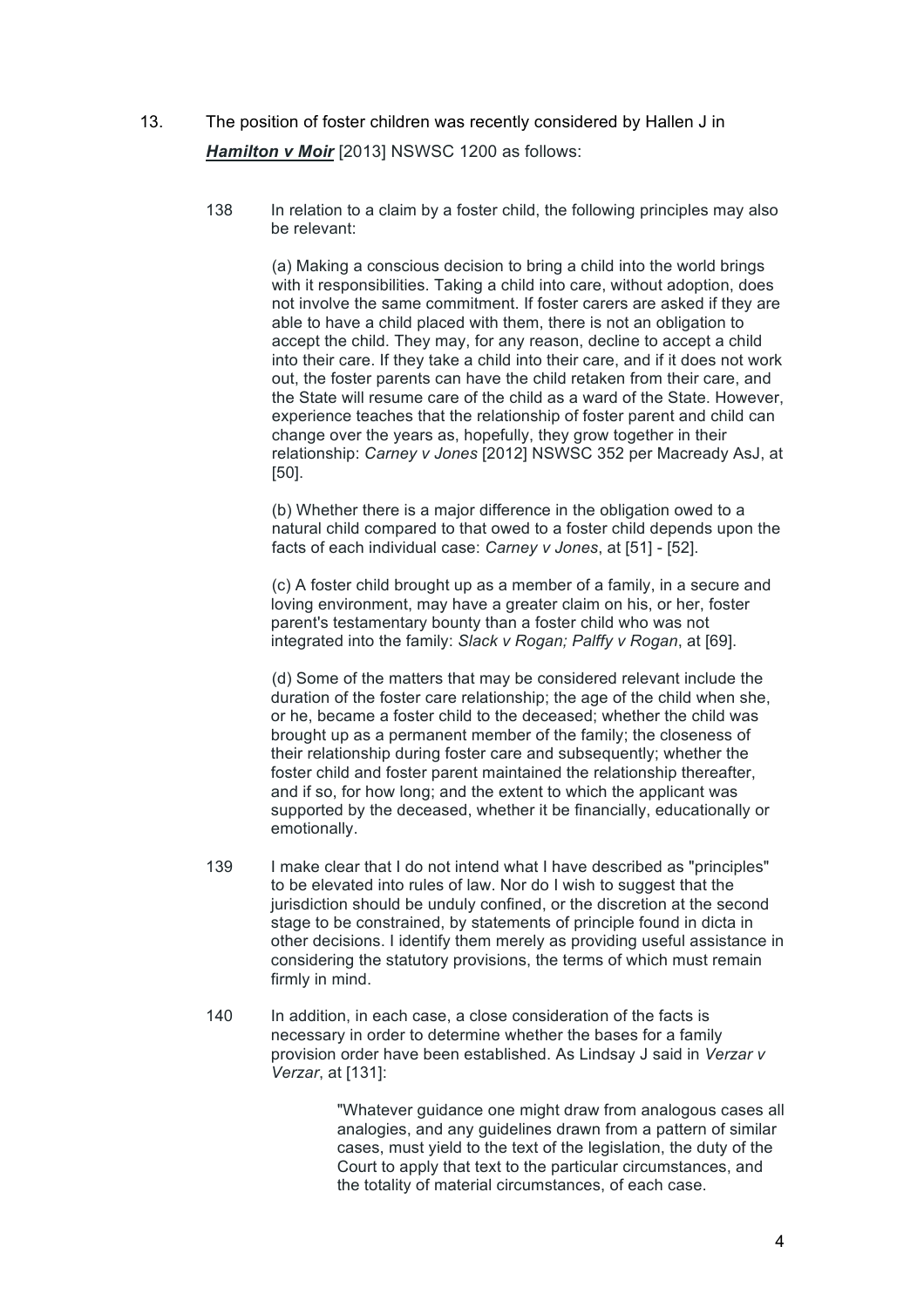Preconceptions and predispositions, comforting though they may be, can be the source of inadequate consideration of the jurisdiction to be exercised: *Bladwell v Davis* [2004] NSWCA 170 at [12] and [18]-[19]."

141 I respectfully agree, also, with the statement of White J in *Slack v Rogan*, at [126]:

> "The question of whether the provision, if any, made for an eligible applicant is adequate for his or her proper maintenance, education or advancement in life is to be assessed having regard to the facts and circumstances of each individual case. The assessment involves a broad evaluative judgment which is not to be constrained by preconceptions and predispositions (*Bladwell v Davis*). This really means that there are no definite criteria for the exercise of the "evaluative judgment"."

14. The categories of eligible persons are closed categories in the sense that only people who fit into one of the categories may apply for a family provision order. In other words, the court has no discretion to permit a claim from a person who is not an eligible person even in exceptional circumstances – there is no allowance for a claim by "*any other person the court thinks fit in the circumstances*".

#### **Determining the application – the two-stage process**

- 15. In *Singer v Berghouse*, the High Court laid out a two-stage process for deciding an application for family provision: *Singer v Berghouse* [1994] HCA 40; (1994) 181 CLR 201; (1994) 123 ALR 481; (1994) 68 ALJR 653.
- 16. The seminal passage of the majority judgment (Mason CJ, Deane and McHugh JJ at 208-210) is as follows:

15. It is clear that, under these provisions, the court is required to carry out a two-stage process. The first stage calls for a determination of whether the applicant has been left without adequate provision for his or her proper maintenance, education and advancement in life. The second stage, which only arises if that determination be made in favour of the applicant, requires the court to decide what provision ought to be made out of the deceased's estate for the applicant. The first stage has been described as the "jurisdictional question" ((4) See, e.g. *White v. Barron* [1980] HCA 14; (1980) 144 CLR 431 at 456; *Bondelmonte v. Blanckensee* (1989) WAR 305 at 307; *Golosky v. Golosky*, unreported, New South Wales Court of Appeal, 5 October 1993.). That description means no more than that the court's power to make an order in favour of an applicant under s.7 is conditioned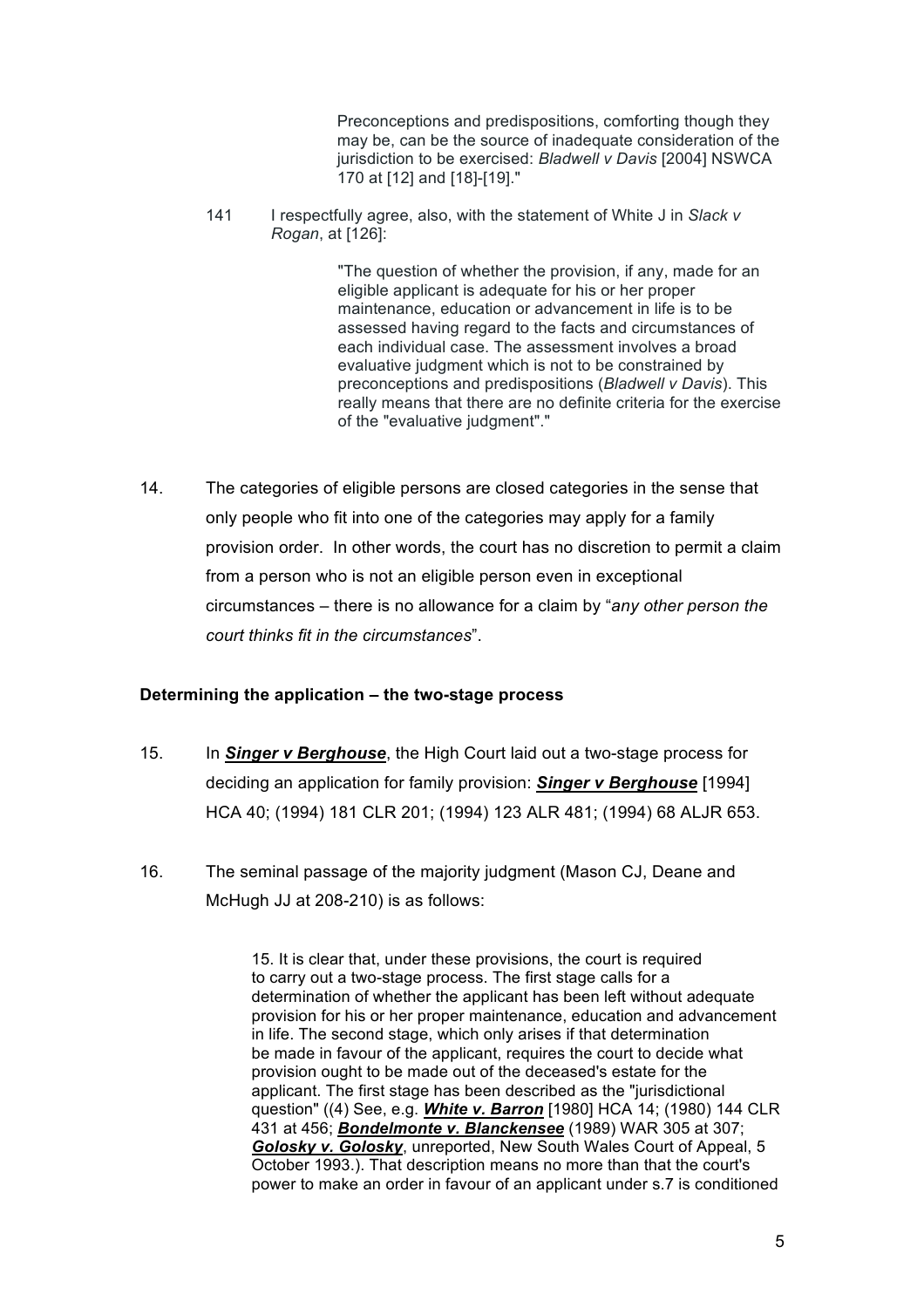upon the court being satisfied of the state of affairs predicated in s.9(2)(a).

16. The Act draws a distinction between two classes of eligible person. Thus, where the applicant is an eligible person by virtue of s.6(1)(c) and (d), that is, a former spouse, a dependent grandchild or a dependent member of the deceased's household, the court must determine first whether there are factors which warrant the making of an application. This initial inquiry is irrelevant when the applicant is an eligible person under  $s.6(1)(a)$  or (b), that is, where the applicant is a widow as here, a widower, a bona fide domestic partner of the deceased, or a child of the deceased.

17. In Australia, it has been accepted that the correct approach to be taken by a court invested with jurisdiction under legislation of which the Act is an example was that stated by Salmond J in *In re Allen (Deceased), Allen v. Manchester* ((5) (1921) 41 NZLR 218.). In that case his Honour said ((6) ibid. at 220-221; appvd in *Bosch v. Perpetual Trustee Co.* (1938) AC 463 at 479; appld in *Worladge v Doddridge* [1957] HCA 45; (1957) 97 CLR 1 at 11; *Goodman v. Windeyer* [1980] HCA 31; (1980) 144 CLR 490 at 497.):

"The provision which the Court may properly make in default of testamentary provision is that which a just and wise father would have thought it his moral duty to make in the interests of his widow and children had he been fully aware of all the relevant circumstances."

For our part, we doubt that this statement provides useful assistance in elucidating the statutory provisions. Indeed, references to "moral duty" or "moral obligation" may well be understood as amounting to a gloss on the statutory language ((7) *Hughes v. National Trustees, Executors and Agency Co. of Australasia Ltd.* (1979) 143 CLR at 158; *Goodman v. Windeyer* (1980) 144 CLR at 504-505.).

18. The first question is, was the provision (if any) made for the applicant "inadequate for (his or her) proper maintenance, education and advancement in life"? The difference between "adequate" and "proper" and the interrelationship which exists between "adequate provision" and "proper maintenance" etc. were explained in *Bosch v.* **Perpetual Trustee Co.** ((8) (1938) AC at 476.). The determination of the first stage in the two-stage process calls for an assessment of whether the provision (if any) made was inadequate for what, in all the circumstances, was the proper level of maintenance etc. appropriate for the applicant having regard, amongst other things, to the applicant's financial position, the size and nature of the deceased's estate, the totality of the relationship between the applicant and the deceased, and the relationship between the deceased and other persons who have legitimate claims upon his or her bounty.

19. The determination of the second stage, should it arise, involves similar considerations. Indeed, in the first stage of the process, the court may need to arrive at an assessment of what is the proper level of maintenance and what is adequate provision, in which event, if it becomes necessary to embark upon the second stage of the process, that assessment will largely determine the order which should be made in favour of the applicant. In saying that, we are mindful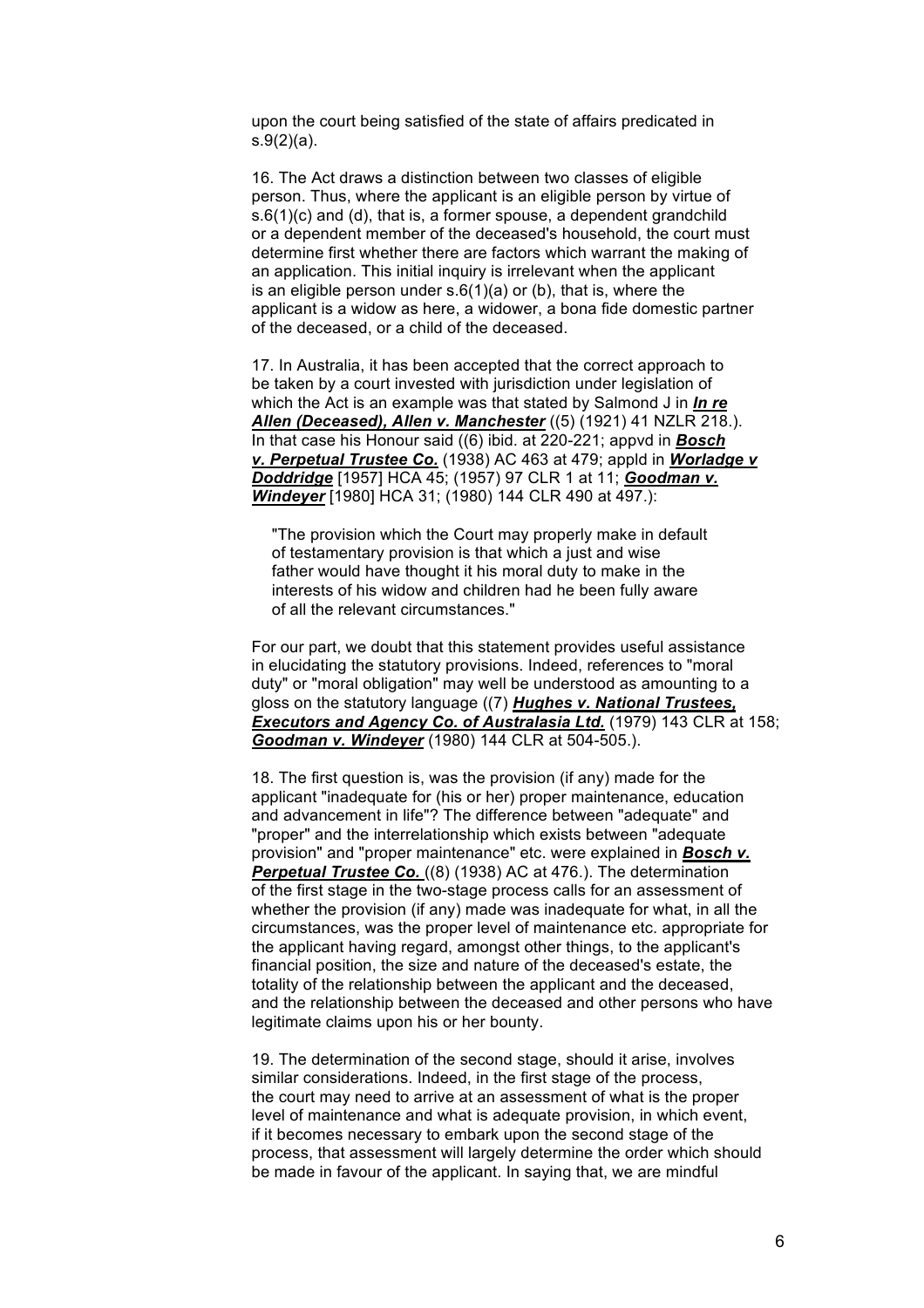that there may be some circumstances in which a court could refuse to make an order notwithstanding that the applicant is found to have been left without adequate provision for proper maintenance. Take, for example, a case like *Ellis v. Leeder* ((9) [1951] HCA 44; (1951) 82 CLR 645.),where there were no assets from which an order could reasonably be madeand making an order could disturb the testator's arrangements to paycreditors.

The nature of the two-stage inquiry

20. Although the precise nature of the jurisdictional question has been the subject of some debate, the correct view is that the question is strictly one of fact, notwithstanding that it involves the exercise of value judgments ((10) *White v. Barron* (1980) 144 CLR at 441-443 per Mason J, 448-449 per Aickin J, 456-457 per Wilson J; *Goodman v. Windeyer* (1980) 144 CLR at 509 per Aickin J; *Hunter v. Hunter* (1987) 8NSWLR 573 at 576 per Kirby P). The evaluative character of the decision stems from the fact that the court must determine whether the applicant has been left without adequate provision for his or her proper maintenance, education and advancement in life.

21. In *White v. Barron* ((11) (1980) 144 CLR at 443.), although Mason J held that the question does not involve the exercise of a discretion, his Honour observed:

"There is an element of the artificial in saying that it is only after jurisdiction is established that the exercise of discretion begins, for the twin tasks which face the primary judge are similar."

22. In *Goodman v. Windeyer*, Gibbs J (with whom Stephen J and Mason J agreed) expressly agreed with this comment and held that the nature of the inquiry is such that the court is called upon to exercise a discretion. Gibbs J said ((12) (1980) 144 CLR at 502.):

"(T)he words 'adequate' and 'proper' are always relative. There are no fixed standards, and the court is left to form opinions upon the basis of its own general knowledge and experience of current social conditions and standards".

23. It is clear from this passage that his Honour was conveying that the primary judge was in essence making a value judgment in much the same way as a primary judge makes a sound discretionary judgment in personal injury cases when he or she assesses the quantum of damages say for pain and suffering, and for loss of amenities of life.

24. Strictly speaking, however, the jurisdictional question, though it involves the making of value judgments, is a question of objective fact to be determined by the judge at the date of hearing. This conclusion may have consequences in terms of what an appellant needs to demonstrate on appeal, an issue that will be considered shortly.

25. The decision made at the second stage, by contrast, does involve an exercise of discretion in the accepted sense ((13) *White v. Barron* (1980) 144 CLR at 442 per Mason J, 449 per Aickin J, 455 per Wilson J; *Goodman v. Windeyer* (1980) 144 CLR at 501-502 per Gibbs J, 509 per Aickin J). This is evident from the term "may" in s.7, and this conclusion is not affected by the fact that this section, unlike s.3 of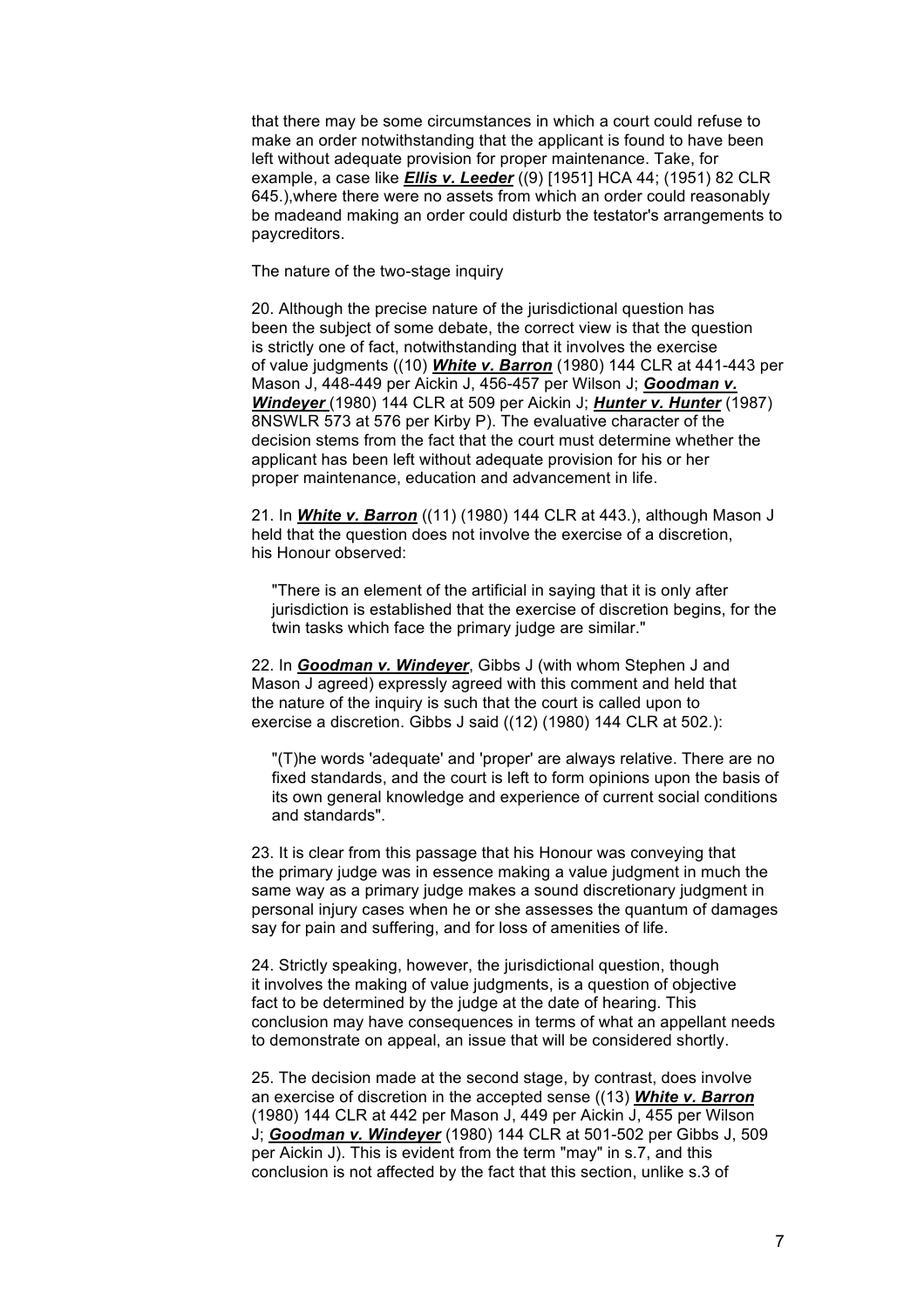the *Testator's Family Maintenance and Guardianship of Infants Act 1916* (N.S.W.), the predecessor to the present Act, does not contain an express reference to the court's discretion to make an order for family provision. The fact that the court has a discretion under s.7 means that, as stated above, it may refuse to make an order even though the jurisdictional question has been answered in the applicant's favour ((14) *Pontifical Society for the Propagation of the Faith v. Scales* [1962] HCA 19; (1962) 107 CLR 9 at 19 per Dixon CJ; *Hughes v. National Trustees, Executors and Agency Co. of Australasia Ltd.* (1979) 143 CLR at 149 per Gibbs J; *White v. Barron* (1980) 144 CLR at 442 per Mason J; *Re Fulop Deceased* (1987) 8 NSWLR 679 at 680 per McLelland J).

- 17. In summary, the two-stages are:
	- (1) Under the will or intestacy rules, is there inadequate provision for the applicant's proper maintenance, education and advancement in life. This is a question of fact (although it necessarily involves some value judgment);
	- (2) If so, what if any provision ought to be made out of the estate in favour of the applicant. This is a discretionary exercise.
- 18. Some doubt has been expressed in the Court of Appeal about whether the two-stage process continues to apply in cases under the *Succession Act*: *Andrew v Andrew* [2012] NSWCA 308. The two-stage process in *Singer v Berghouse* concerned the *Family Provision Act 1982* (NSW). In *Andrew v Andrew*, Basten JA stated (at [41]) the language of the *Succession Act* is not consistent with the two-stage process and (at [29] that the approach to determining claims should be reconsidered. Allsop P (at [6]) agreed that the expression of the court's task differs from the previous legislation, but thought it "*may be an analytical question of little consequence*". On the other hand, in the judgment of Barrett JA (at [62]ff), the court's task under the *Succession Act* is substantively the same and that the two-stage process continues to apply.
- 19. Basten JA revisited what he said about the two-stage test in *Andrew v Andrew* recently in *Poletti v Jones* [2015] NSWCA 107, and said at [19]:

In *Andrew v Andrew*, I suggested that the changes in the structure of the legislative provisions resulting from the enactment of ss 59 and 60 of the *Succession Act* meant that a two stage process was no longer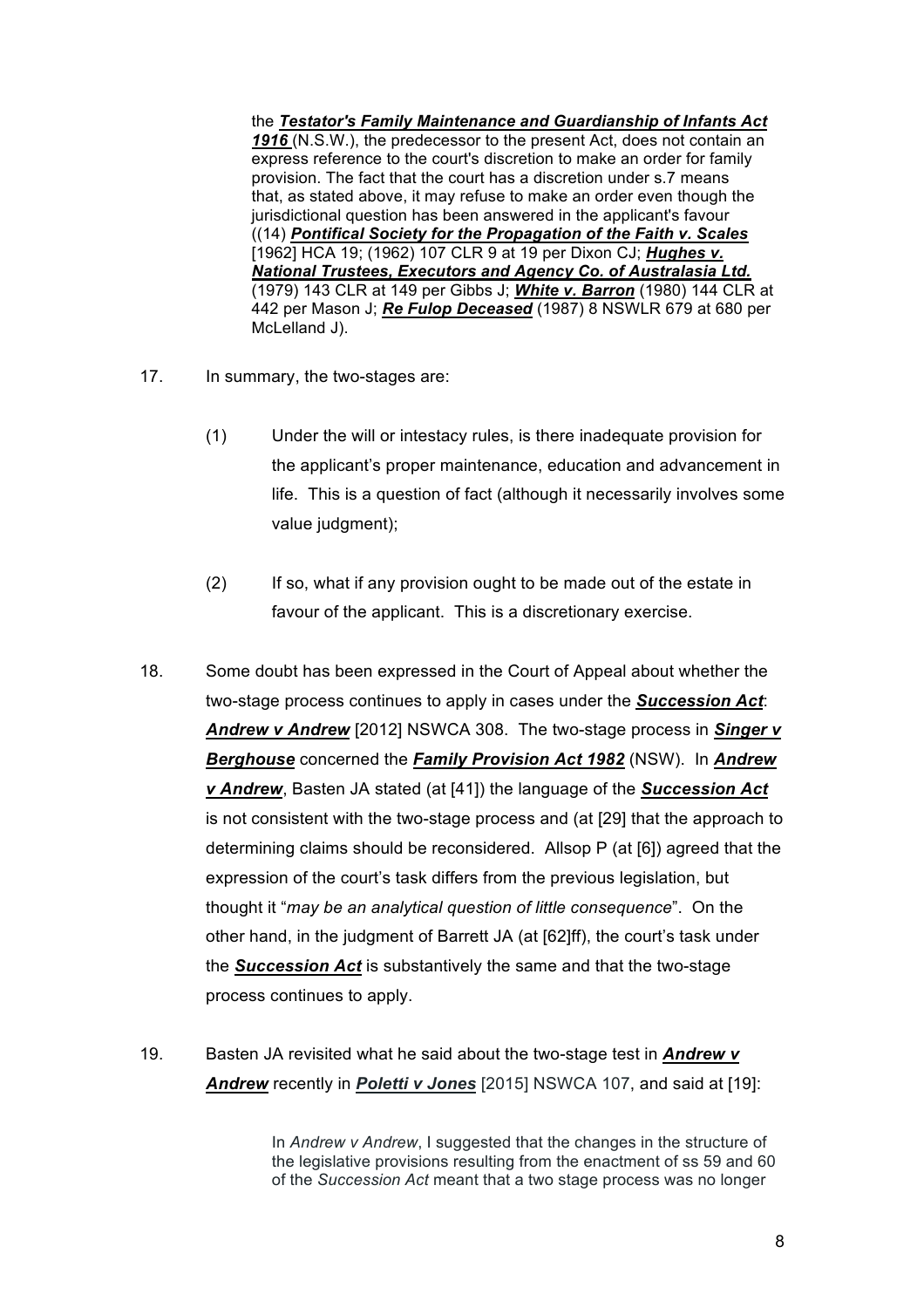required. That was not to say that there might not be circumstances in which such an approach was the preferable way to proceed. My only point was that the legislation no longer dictated such an approach in circumstances where a rigid demarcation of issues along those lines would be artificial, a point made by Callinan and Heydon JJ in *Vigolo v Bostin…*

- 20. The point has been referred to (and received some analysis) in other judgments of the Court of Appeal but left unresolved on the basis the same result was achieved in those cases regardless of whether the two-stage process was applied. See for example at *Phillips v James* [2014] NSWCA 4 [52]-[57].
- 21. The procedure and considerations are set out in ss 59 and 60. In the case of a claim by a spouse (de facto or married) or child of the deceased, the court's jurisdiction to make an order for family provision is triggered where it is satisfied that:
	- The person is an eligible person; and
	- At the time the application is being considered by the court, adequate provision for the proper maintenance, education or advancement in life of the person in whose favour the order is to be made has not been made by the will of the deceased person, or by the operation of the intestacy rules.
- 22. Where the claimant is an eligible person by reason other than being the spouse or child of the deceased, the claimant must also satisfy the court that having regard to all the circumstances of the case (whether past or present) there are *factors which warrant the making of the application.* Factors which warrant the making of the application are factors which, when added to the facts which render the applicant an eligible person, give the applicant the status of a person who would generally be regarded as a natural object of testamentary recognition by the deceased: *Re Fulop* (1987) 8 NSWLR 679 at 681.
- 23. When the court is satisfied of these matters it may make such order for provision out of the estate of the deceased person as it thinks ought to be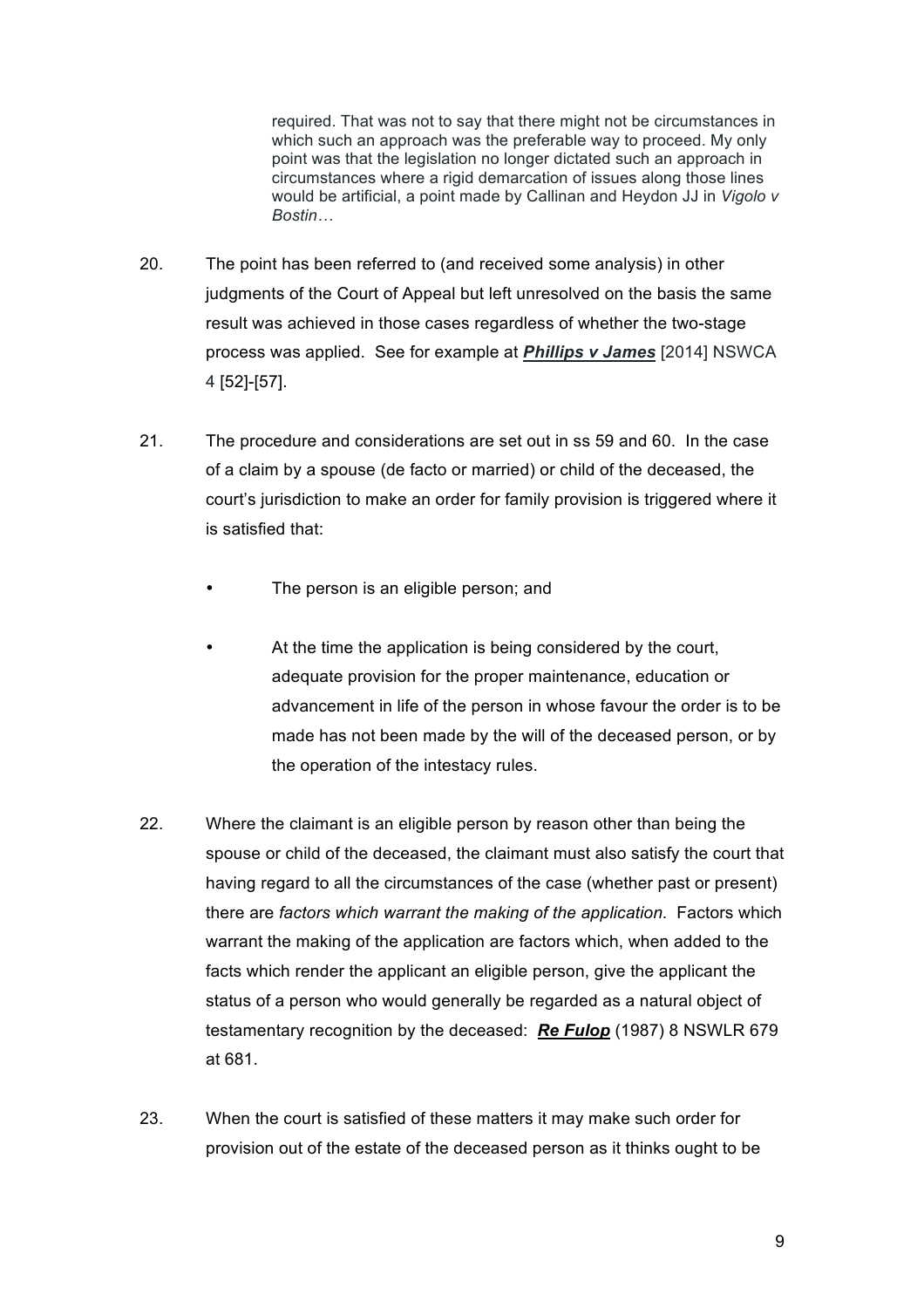made for the maintenance, education or advancement in life of the eligible person, having regard to the facts known at the time the order is made.

- 24. The matters the court may have regard to when considering whether the applicant is an eligible person and whether to make a family provision order and, if so, the nature of the order, include:
	- any family or other relationship between the applicant and the deceased person, including the nature and duration of the relationship,
	- the nature and extent of any obligations or responsibilities owed by the deceased person to the applicant, to any other person in respect of whom an application has been made for a family provision order or to any beneficiary of the deceased person's estate,
	- the nature and extent of the deceased person's estate (including any property that is, or could be, designated as notional estate of the deceased person) and of any liabilities or charges to which the estate is subject, as in existence when the application is being considered,
	- the financial resources (including earning capacity) and financial needs, both present and future, of the applicant, of any other person in respect of whom an application has been made for a family provision order or of any beneficiary of the deceased person's estate,
	- if the applicant is cohabiting with another person-the financial circumstances of the other person,
	- any physical, intellectual or mental disability of the applicant, any other person in respect of whom an application has been made for a family provision order or any beneficiary of the deceased person's estate that is in existence when the application is being considered or that may reasonably be anticipated,
	- the age of the applicant when the application is being considered,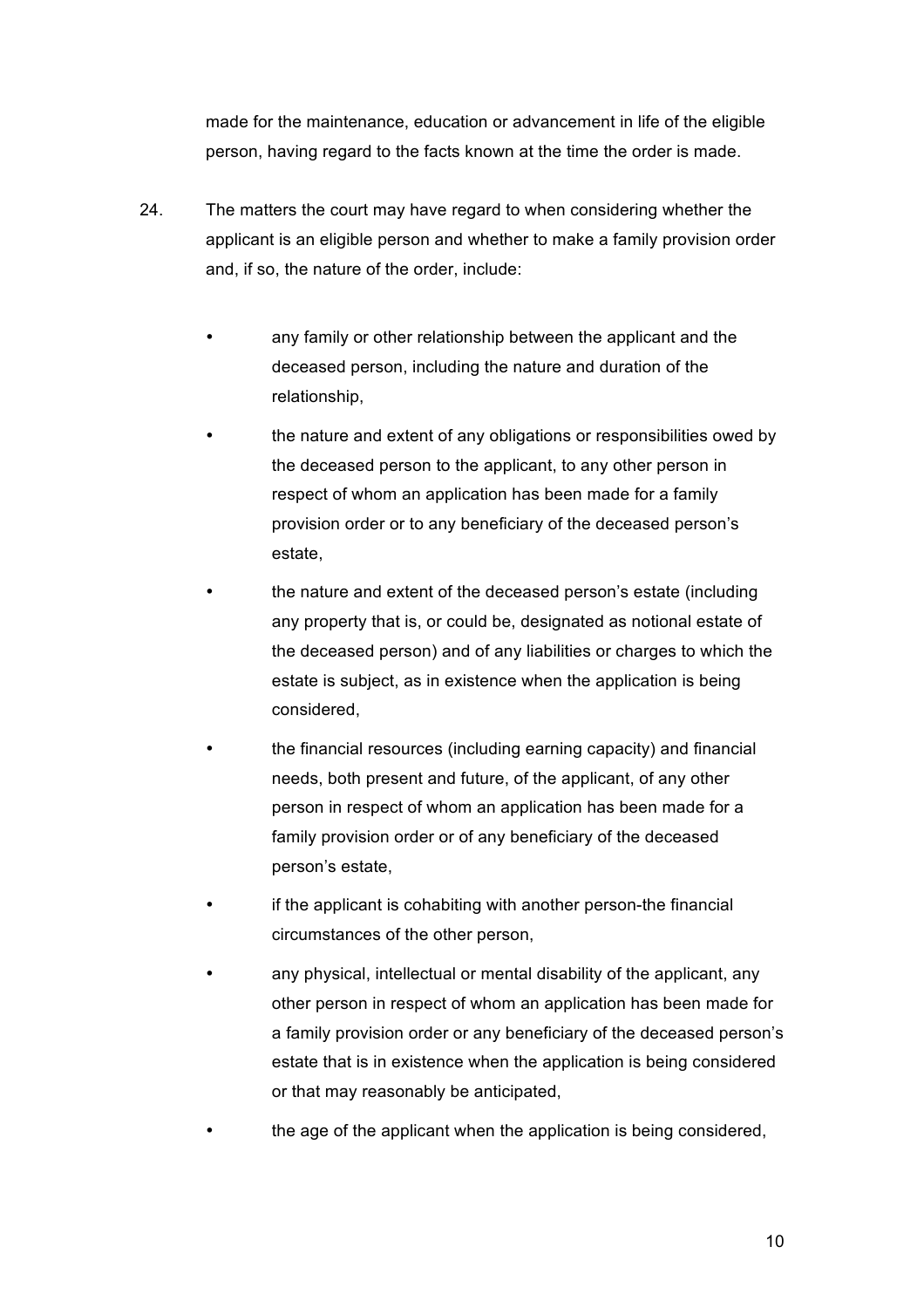- any contribution (whether financial or otherwise) by the applicant to the acquisition, conservation and improvement of the estate of the deceased person or to the welfare of the deceased person or the deceased person's family, whether made before or after the deceased person's death, for which adequate consideration (not including any pension or other benefit) was not received, by the applicant,
- any provision made for the applicant by the deceased person, either during the deceased person's lifetime or made from the deceased person's estate,
- any evidence of the testamentary intentions of the deceased person, including evidence of statements made by the deceased person,
- whether the applicant was being maintained, either wholly or partly, by the deceased person before the deceased person's death and, if the Court considers it relevant, the extent to which and the basis on which the deceased person did so,
- whether any other person is liable to support the applicant,
- the character and conduct of the applicant before and after the date of the death of the deceased person,
- the conduct of any other person before and after the date of the death of the deceased person,
- any relevant Aboriginal or Torres Strait Islander customary law,
- any other matter the Court considers relevant, including matters in existence at the time of the deceased person's death or at the time the application is being considered.

## **Claims by grandchildren**

25. The principles applying to claims by grandchildren were recently considered by the Court of Appeal (Basten, Barrett and Gleeson JJA) in *Chapple v Wilcox* [2014] NSWCA 392.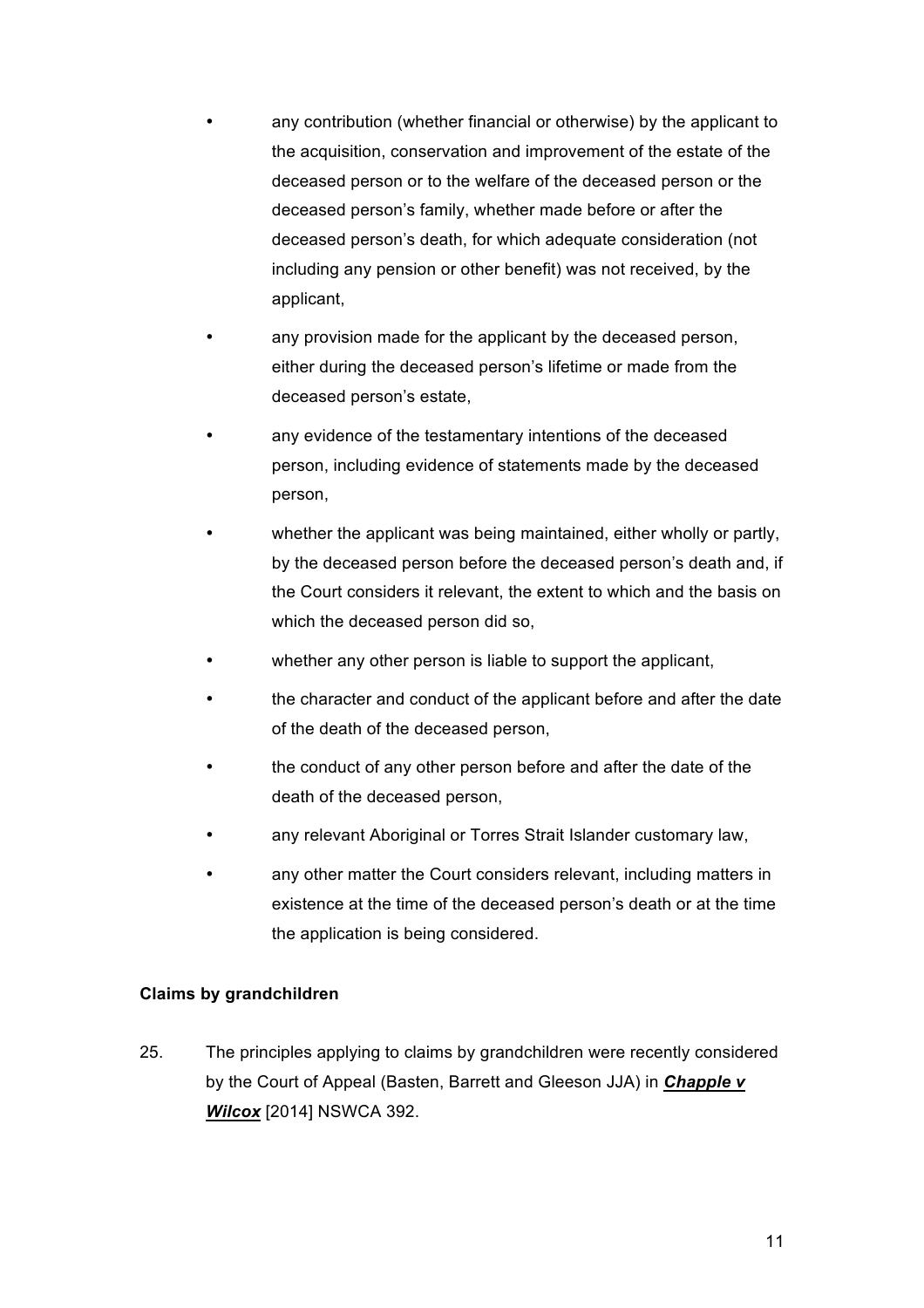- 26. The deceased left a will which provided for his whole estate to pass to his only child, Patricia Wilcox. She was also appointed sole executrix. The estate mainly comprised extensive pastoral holdings in the Walgett district.
- 27. The deceased's two grandsons, Robert and Benjamin Wilcox, brought claims for family provision under the Succession Act.
- 28. They also brought claims alleging a promissory estoppel arising from representations made by the deceased that they would inherit the properties, which claims were unsuccessful.
- 29. The family provision claims of both grandsons were successful at first instance, but went over for a further hearing on the question of what provision should be ordered. Benjamin's claim settled in the meantime and was not the subject of the later appeal.
- 30. The hearing was conducted in tranches over several days. The primary judge delivered two substantive judgments: *Wilcox v Wilcox* [2012] NSWSC 1138 and *Wilcox v Wilcox (No 2)* [2014] NSWSC 88.
- 31. The plaintiff, Robert Wilcox, was aged 46 at the time of the second hearing. He had virtually no assets and a liability to the ATO of \$107,000. Although on his own evidence he had expertise which equipped him to earn a much greater income, he lived off unemployment benefits and a small amount of income received from a tree lopping and tree surgery business.
- 32. The plaintiff was held to be an eligible person as a grandchild who had been partly dependent on the deceased earlier in his life.
- 33. The primary judge said the plaintiff had "*a highly developed and unhealthy sense of entitlement*" and that he and his brother had "*deluded themselves into thinking*" they had a right to their deceased grandfather's property.
- 34. Nevertheless, the plaintiff was successful. The primary judge concluded that "a wise a just testator" would make some limited provision plaintiff, including to assist discharge the \$107,000 tax debt.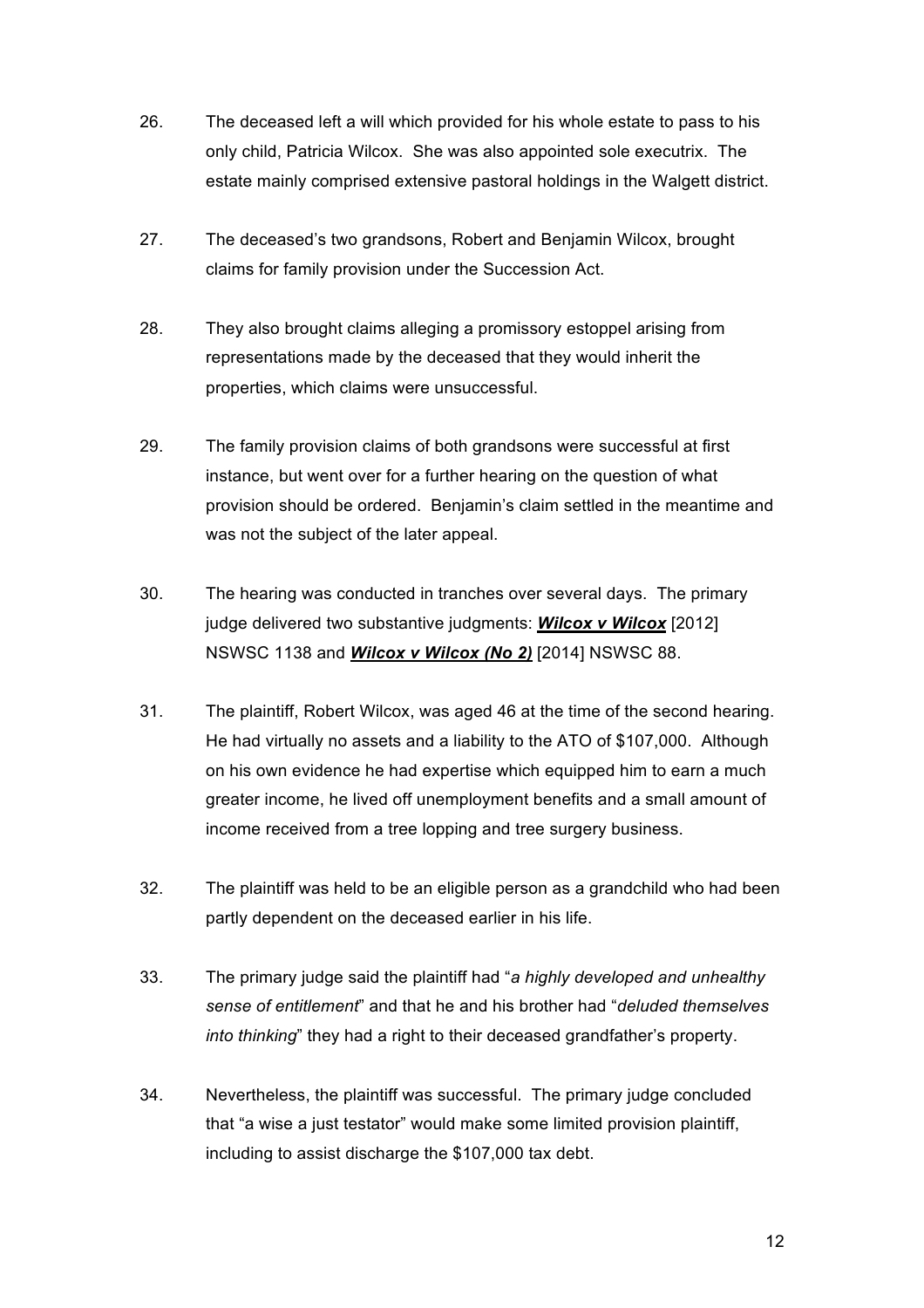- 35. The plaintiff received an order for provision of \$107,000 and an annual payment of \$40,000 for seven years.
- 36. The estate appealed successfully.
- 37. The Court of Appeal held that when considering whether to make a family provision order, it is appropriate to have regard to "*perceived prevailing community standards of what is right and appropriate*". This may be achieved in the case of a claim by a grandchild by reference to the principles which were set out by Hallen AsJ (as he the was) in *Bowditch v NSW Trustee and Guardian* [2012] NSWSC 275 at [113], namely:
	- (a) As a general rule, a grandparent does not have a responsibility to make provision for a grandchild; that obligation rests on the parent of the grandchild. Nor is a grandchild, normally, regarded as a natural object of the deceased's testamentary recognition;
	- (b) Where a grandchild has lost his, or her, parents at an early age, or when he, or she, has been taken in by the grandparent in circumstances where the grandparent becomes in *loco parentis*, these factors would, prima facie, give rise to a claim by a grandchild to be provided for out of the estate of the deceased grandparent. The fact that the grandchild resided with one, or more, of his, or her, grandparents is a significant factor. Even then, it should be demonstrated that the deceased had come to assume, for some significant time in the grandchild's life, a position more akin to that of a parent than a grandparent, with direct responsibility for the grandchild's support and welfare, or else that the deceased has undertaken a continuing and substantial responsibility to support the applicant grandchild financially or emotionally;
	- (c) The mere fact of a family relationship between grandparent and grandchild does not, of itself, establish any obligation to provide for the grandchild upon the death of the grandparent. A moral obligation may be created in a particular case by reason, for example, of the care and affection provided by a grandchild to his, or her, grandparent;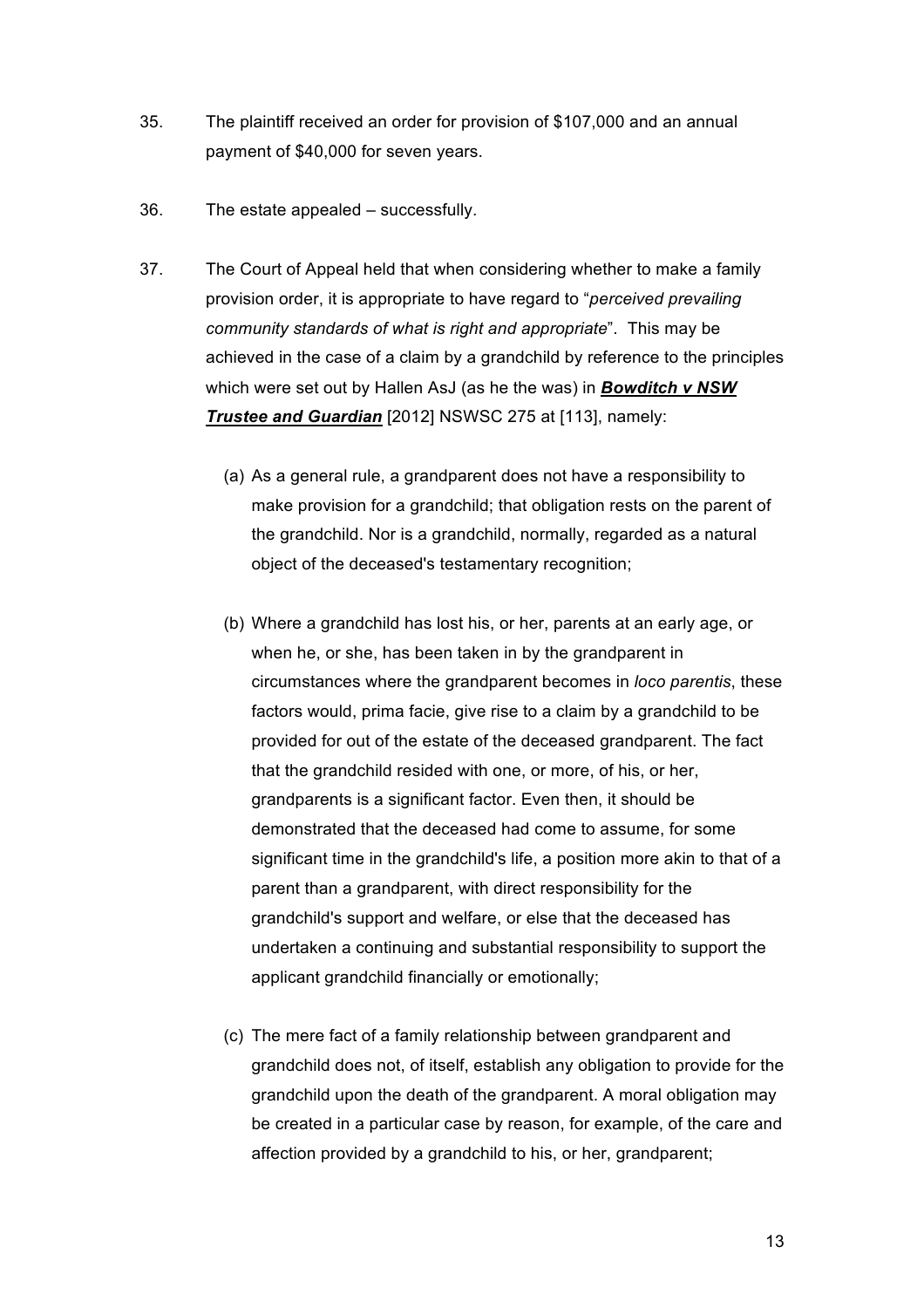- (d) Generosity by the grandparent to the grandchild, including contribution to the education of the child, does not convert the grandparental relationship into one of obligation to provide for the grandchild upon the death of the grandparent. It has been said that a pattern of significant generosity by a grandparent, including contributions to education, does not convert the grandparental relationship into one of obligation to the recipients, as distinct from one of voluntary support, generosity and indulgence;
- (e) The fact that the deceased occasionally, or even frequently, made gifts to, or for, the benefit of the grandchild does not, in itself, make the grandchild wholly, or partially, dependent on the deceased for the purposes of the Act;
- (f) It is relevant to consider what inheritance, or financial support, a grandchild might fairly expect from his, or her, parents."

## **Disentitling conduct**

- 38. The character and conduct of the applicant before and after deceased died may warrant a refusal to make any order provision or to reduce the amount of provision. Such conduct is generally referred to as "disqualifying conduct" or "disentitling conduct".
- 39. Examples include:
	- **Adultery**
	- Desertion
	- Violence or threats
	- III treatment
	- Estrangement.
- 40. Although cases where an applicant is completely shut out on these grounds are rare, estrangement between child and parent is often an issue in family provision proceedings. The cause of the estrangement will be important, and it should be observed that there is no presumption that the estranged applicant was at fault or that the testator acted with reasonableness. It may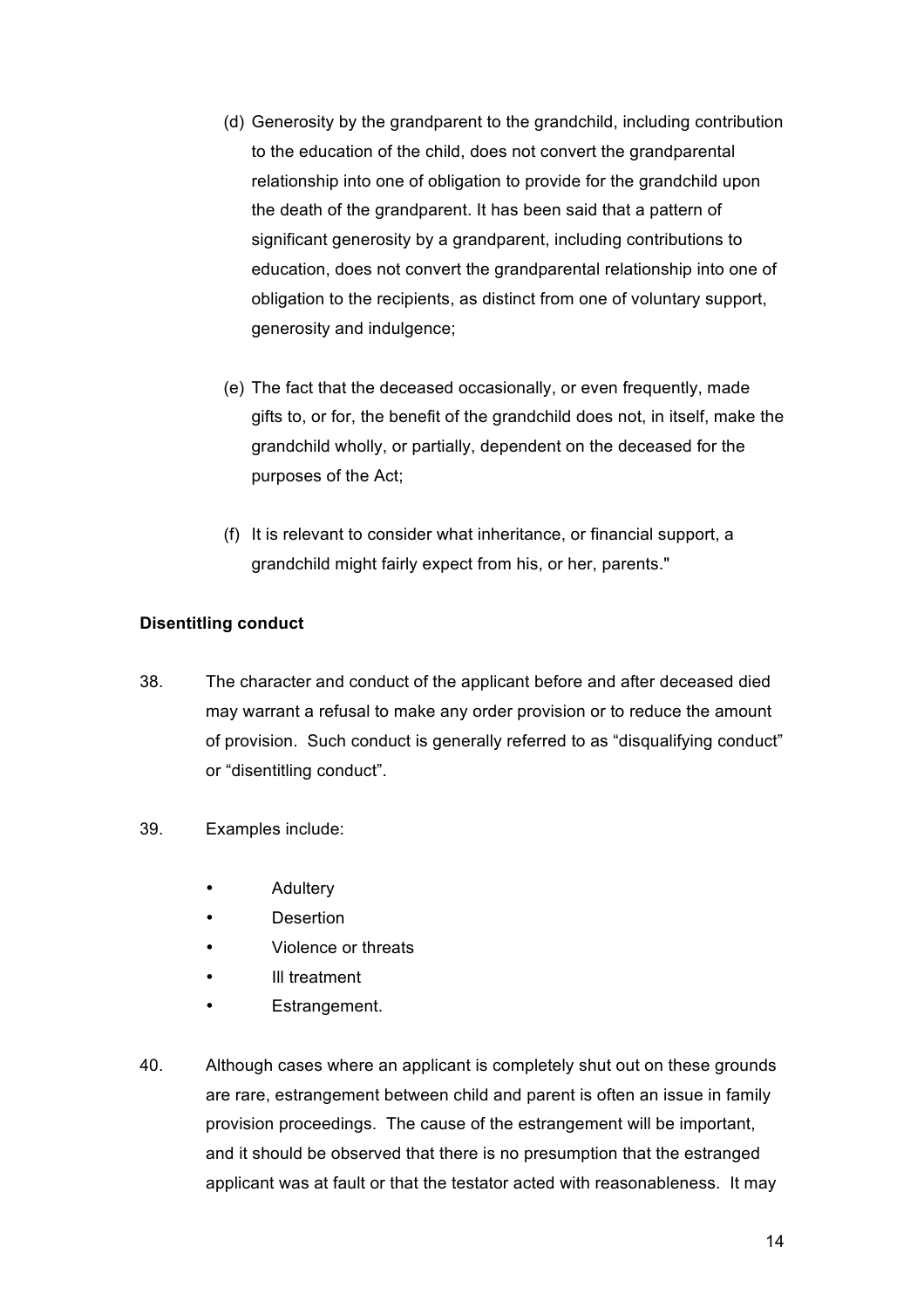be appropriate to look at the causes of the estrangement and whether the actions of the parties can be justified (such as a testator's reasons for treating a beneficiary in a certain way under a will or excluding them entirely. See for example *Andrew v Andrew* [2012] NSWCA 308 at [57]; *Wheatley v Wheatley* [2006] NSWCA 262 (testator's letter setting out reasons for disinheriting son not sufficient to disentitle the applicant, although poor state of relationship "operates to restrain amplitude in the provision to be ordered" (at [37])). The court may even apportion blame or at least responsibility for certain situations: *Andrew v Andrew* [2012] NSWCA 308 at [48].

- 41. In *Poletti v James* [2015] NSWCA 107, the (successful) plaintiffs were the daughters of the deceased. The deceased deliberately excluded them from his last will because they had intervened in family law proceedings in support of their mother and were, in the deceased's view, able to support themselves. There had been no contact between the plaintiffs and the deceased for 19 years at the date of the last will, and 21 years at the time of death.
- 42. The court found that the plaintiffs had not expected that the estrangement would be permanent, and that it had continued partly because of the deceased himself, *inter alia* launching legal proceedings against the plaintiffs for small sums which caused further alienation. The court further found that the continued estrangement was also partly due to another child of the deceased assisting the deceased in that course of conduct, and failing to pass on the deceased's expressions of regret over the deterioration of the relationship in later years to the plaintiffs to give them an opportunity to reestablish the relationship.
- 43. The court noted that the estrangement did not prevent the making of a family provision order. But that it is a factor to be taken into account, and the amount of provision was reduced accordingly. The court further noted that although the deceased had said he believed the plaintiffs were able to support themselves, there was no indication that he had any actual knowledge of their circumstances.
- 44. No contact for a period of 25 years between the deceased and his son, the plaintiff, was an important factor – but one of several factors – in the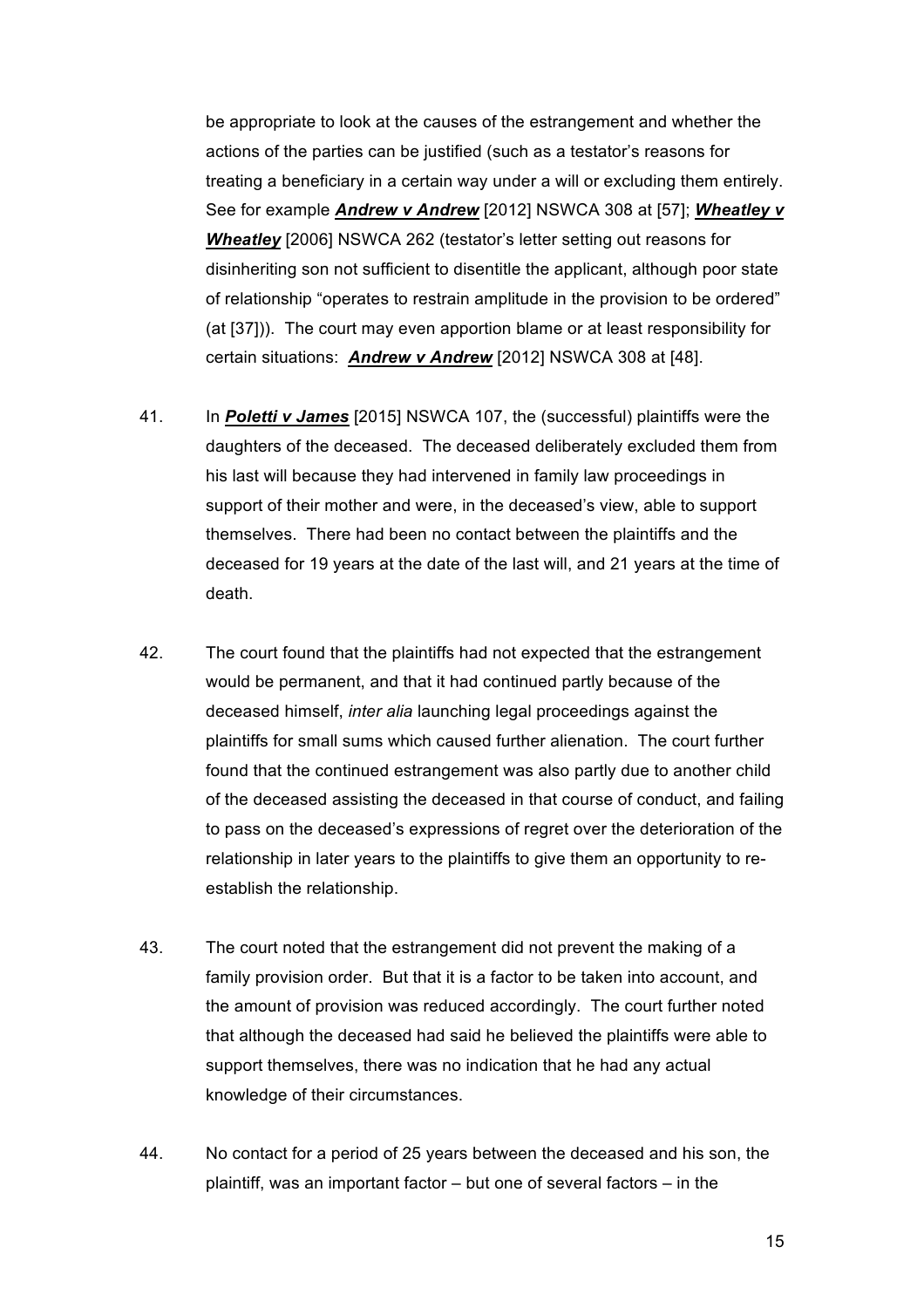decision to dismiss the plaintiff's claim in *Stollery v Stollery* [2016] NSWSC 54.

45. The Court of Appeal found no error in *Burke v Burke* [2015] NSWCA 195 in the trial judge's decision to uphold the will against a claim by an estranged son. The trial judge had concluded that the plaintiff had decided that he wanted nothing to do with the deceased, or the rest of the family, and that that decision was not caused by the fault of the deceased or her other children. The trial judge found, therefore, (correctly – according to the Court of Appeal) that the deceased was entitled to regard the plaintiff as a person undeserving of any benefit from her estate, whatever his financial circumstances were at the time of his application. Significantly, the plaintiff had been able to demonstrate financial need, and the estate had a net value of approximately \$1.25 million.

#### **The Estate and Notional Estate**

- 46. The property that may be subject to a family provision order is property that on a grant of probate or letters of administration vests in the executor or administrator: s 63.
- 47. The notional estate provisions are set out in Part 3.3 of the Act (ss 74-90).
- 48. The provisions empower the court in limited circumstances to designate property "notional estate" from which a family provision order or costs order may be made: s78. It is a form of claw-back.
- 49. The court must first be satisfied that the estate, if any, is insufficient for the making of the family provision order, or any order as to costs, that the court is of the opinion should be made, or provision should not be made wholly out of the deceased person's estate because there are other persons entitled to apply for family provision orders or because there are special circumstances: s 88.
- 50. An order may designate as notional estate property only to the extent that is necessary for provision to be made or costs paid or both: s 89(2).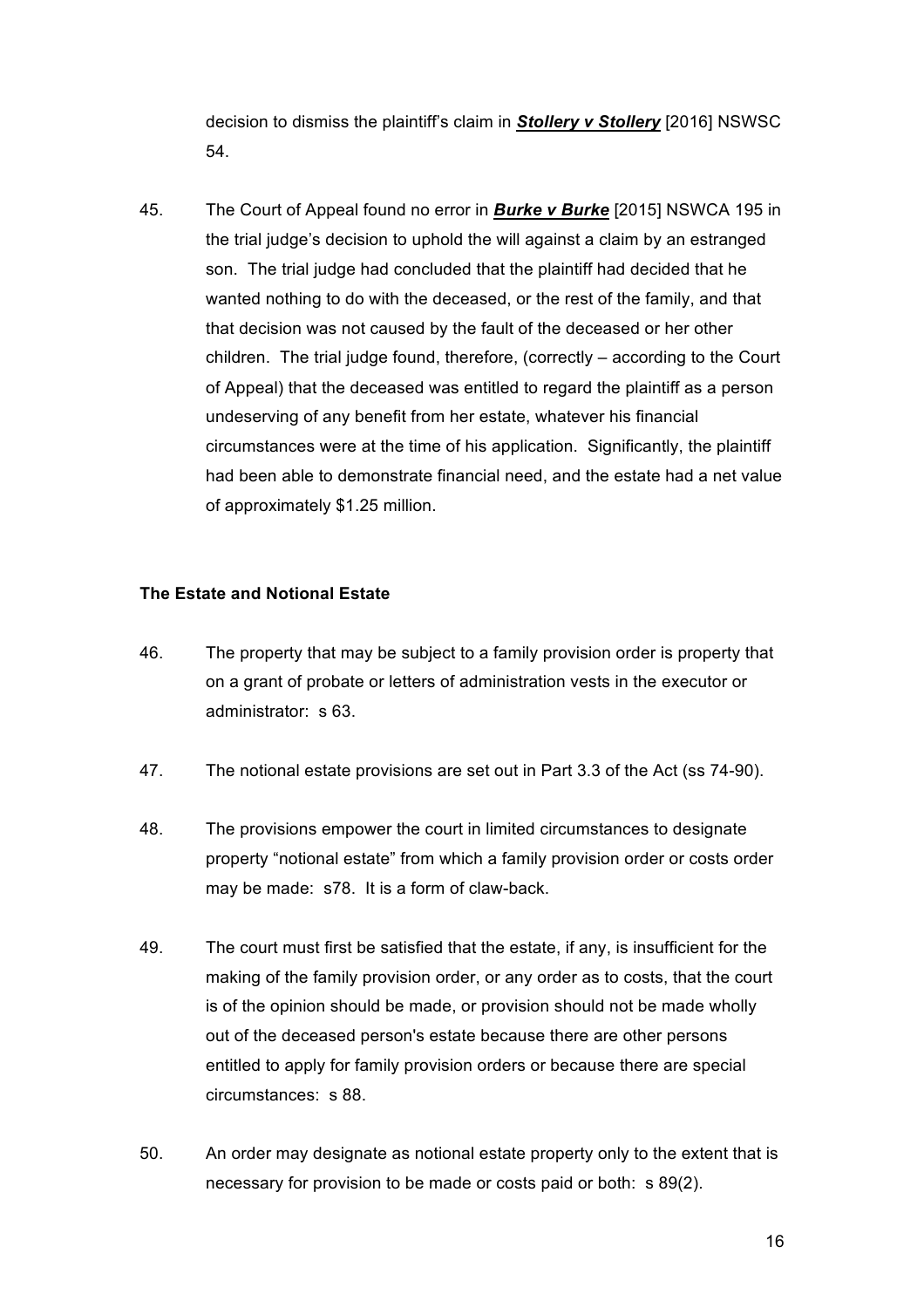- 51. Property that may be designated notional estate includes, for example, property disposed of for less than full valuable consideration by the deceased in the 3 years prior to his/her death with the intent of denying or limiting provision being made out of the estate, and property of the estate that has been distributed.
- 52. There is a helpful and detailed analysis of the notional estate provisions by Hallen AsJ (as he then was) in *Kastrounis v Foundouradakis* [2012] NSWSC 264 at [76]-[130].
- 53. Two particular examples of property that may in limited circumstances be designated as part of the notional estate are:
	- Property of which the deceased was a joint tenant at the time of his/her death. Property held in joint tenancy (as opposed to tenancy in common) passes automatically to the surviving tenant when a tenant dies. Thus joint tenancy property does not form part of the estate.There is authority that joint tenancy property may be designated as notional estate where full valuable consideration was not given for not severing the joint tenancy: *Cetojevic v Cetojevic* [2007] NSWCA 33. See also s 76(2)(b) and (4).
	- Superannuation, although there is some tension where a binding death benefit has been made under Commonwealth legislation. See *Cabban v Cabban* [2010] NSWSC 1433 at [41]; *Kelly v Deluchi* [2012] NSWSC 841; *Westwood v Quilty & Ors* [2013] NSWSC 109 at [82].

## **Nature of orders**

- 54. A family provision order may be made in any of the following ways:
	- (a) by payment of a lump sum of money,
	- (b) by periodic payments of money,
	- (c) by application of specified existing or future property,
	- (d) by way of an absolute interest, or a limited interest only, in property,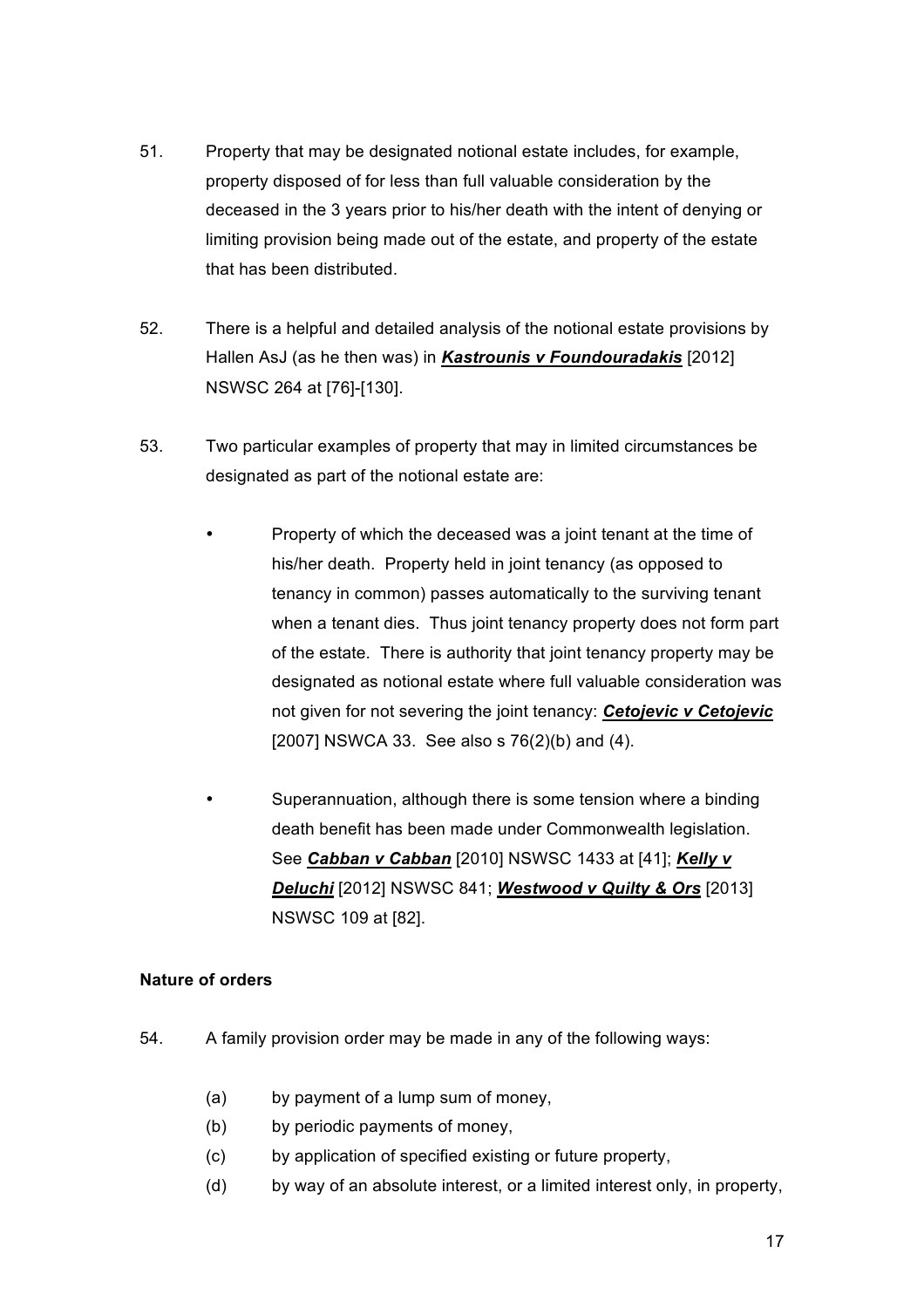- (e) by way of property set aside as a class fund for the benefit of 2 or more persons,
- (f) in any other manner the Court thinks fit.
- 55. So-called "*Crisp* orders" give a plaintiff an interest for life in real property or an interest in the property with the right (should the need arise) to have the property sold for the purposes of securing, for the plaintiff's benefit, more appropriate accommodation. Such orders are intended to provide flexibility, by way of a life estate, the terms of which can be changed to cover the future needs and situations including allowing a plaintiff to move from her own home to retirement village: *Milillo v Konnecke* [2009] NSWCA 109.
- 56. The court may make an interim family provision order if it is of the opinion that no less provision than that proposed in the interim order would be made in favour of the eligible person concerned in the final order.

#### **Releasing the Estate from a claim or future claim**

- 57. Parties cannot "contract out" of the Act.
- 58. A release of a person's rights to apply for a family provision order has effect only if it has been approved by the Court: s 95. A covenant to obtain a release or an agreement (for example, in a deed of settlement and release) is no release until approved by the court.
- 59. The approval can be given before or after the death of the person whose estate may be the subject of an order.
- 60. An order for release will not be made as a matter of course (ie no rubber stamping). The court is required to consider all the circumstances of the case, including whether:
	- (a) it is or was, at the time any agreement to make the release was made, to the advantage, financially or otherwise, of the releasing party to make the release, and
	- (b) it is or was, at that time, prudent for the releasing party to make the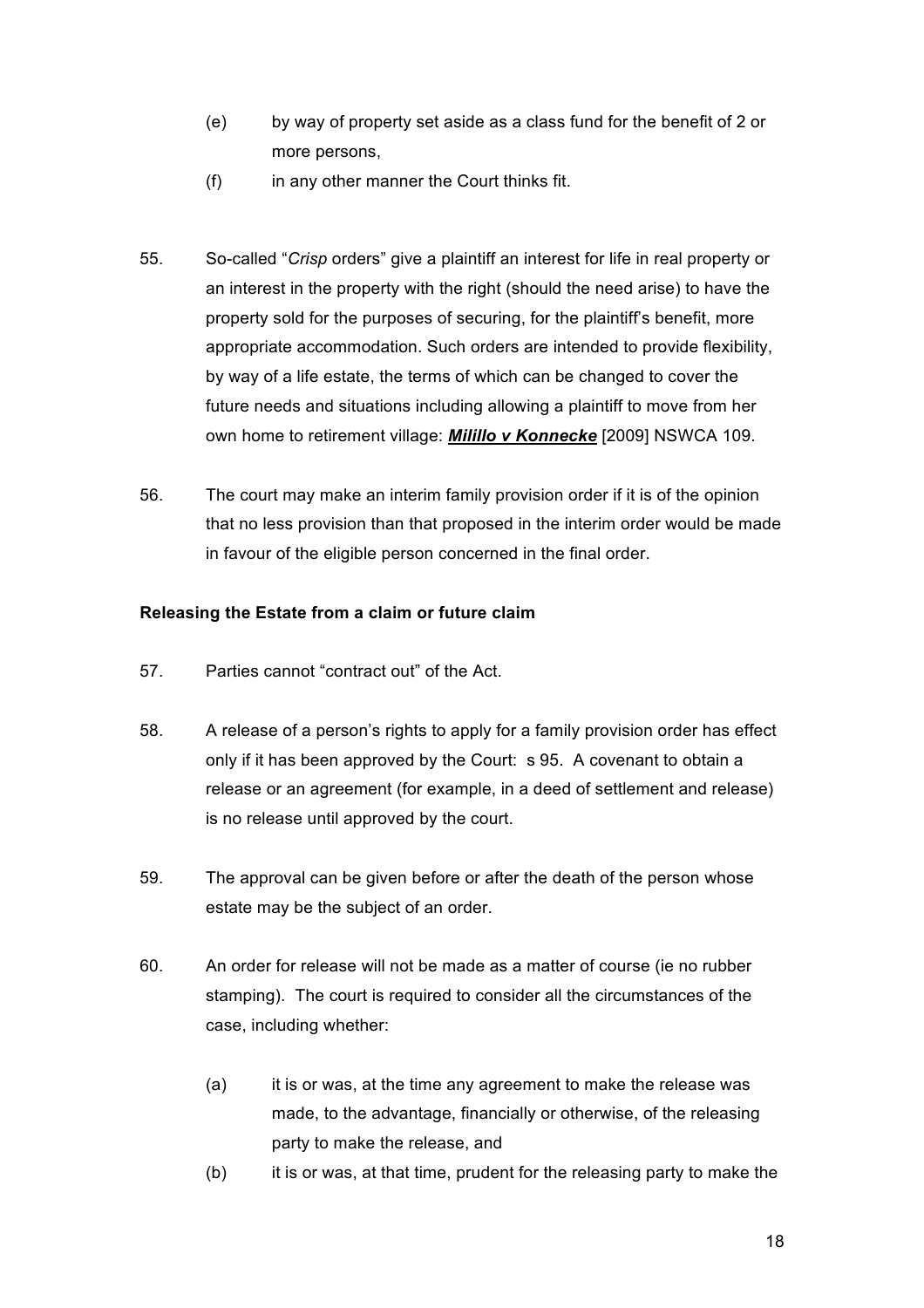release, and

- (c) the provisions of any agreement to make the release are or were, at that time, fair and reasonable, and
- (d) the releasing party has taken independent advice in relation to the release and, if so, has given due consideration to that advice.

## **Part 2 – Practice and procedure of Family Provision Claims**

## **Time limits on bringing a claim**

61. It is always prudent to ensure, as soon as you become involved, the client is made aware of the 12 month limitation period in s 58. Generally, this advice should be confirmed in writing.

## **How proceedings are commenced**

- 62. Which court? In practice, most claims are brought in the Supreme Court. The District Court has limited jurisdiction over family provision claims up to \$250,000: *District Court Act 1973*, s 134(1)(c) and (2); *District Court Rules 1973*, Pt 51D r 2.
- 63. Family provision claims must be commenced by filing a Summons. (Although a Statement of Claim will be appropriate if it is combined with certain other types of claim, such as a probate suit or promissory estoppel claim.)
- 64. The Summons must state name of the plaintiff. The executor/administrator must be joined as defendant: see Schedule J of the *Supreme Court Rules*.
- 65. The date the deceased died should be identified on the Summons.
- 66. A plaintiff must also file with the Summons:
	- (a) An affidavit from the plaintiff supporting the claim;
	- (b) A notice setting out the names and addresses of any person who is or might be an eligible person;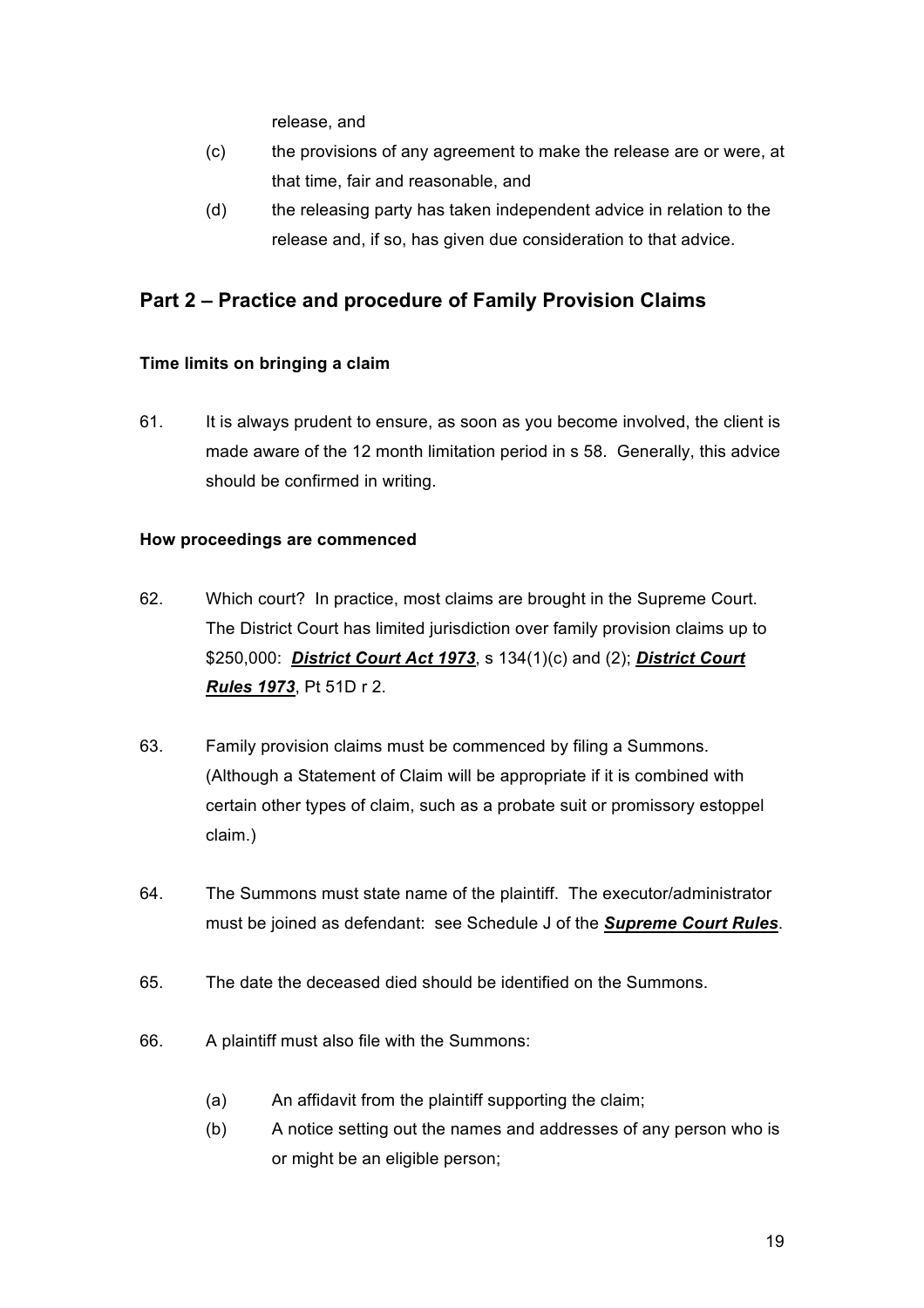- (c) A further affidavit setting out an estimate of the plaintiff's legal costs and disbursements, on a party/party basis, up to and including mediation.
- 67. If the time limit for bringing a claim is about to expire, these affidavits and the notice may be filed up to 5 days before the first directions hearing.
- 68. The defendant (executor/administrator) must serve a notice of claim on various persons, including all eligible persons. (Note this is not the same notice that the plaintiff gives at the time the Summons is filed.) The form of notice of claim and a list of who it must be served upon in set out in Schedule J of the *Supreme Court Rules*.

## **Caveats and Injunctions**

- 69. Caveats are sometimes lodged against the estate against probate. An applicant for family provision (if that is all s/he is claiming and not also, for example, contesting the will) is not trying to stop probate being granted, but rather a distribution of the estate, and a caveat is not appropriate: *Kyros v Stavrakis* [2009] NSWSC 163 at [25]-[27].
- 70. If there is a threat, it may be appropriate to seek an injunction restraining the executors from distributing the estate: s 62(3).

## **Family Provision List**

- 71. Family provision claims are entered into and case managed in the Family Provision List within the Equity Division of the Supreme Court.
- 72. The practice and procedure of the Family Provision List is detailed in Practice Note SC Eq 7. The current version of this practice note commenced on 1 March 2013.
- 73. A Family Provision List Judge presently Justice Hallen manages the List and all directions hearings are before him. This function was formerly carried out by a Registrar.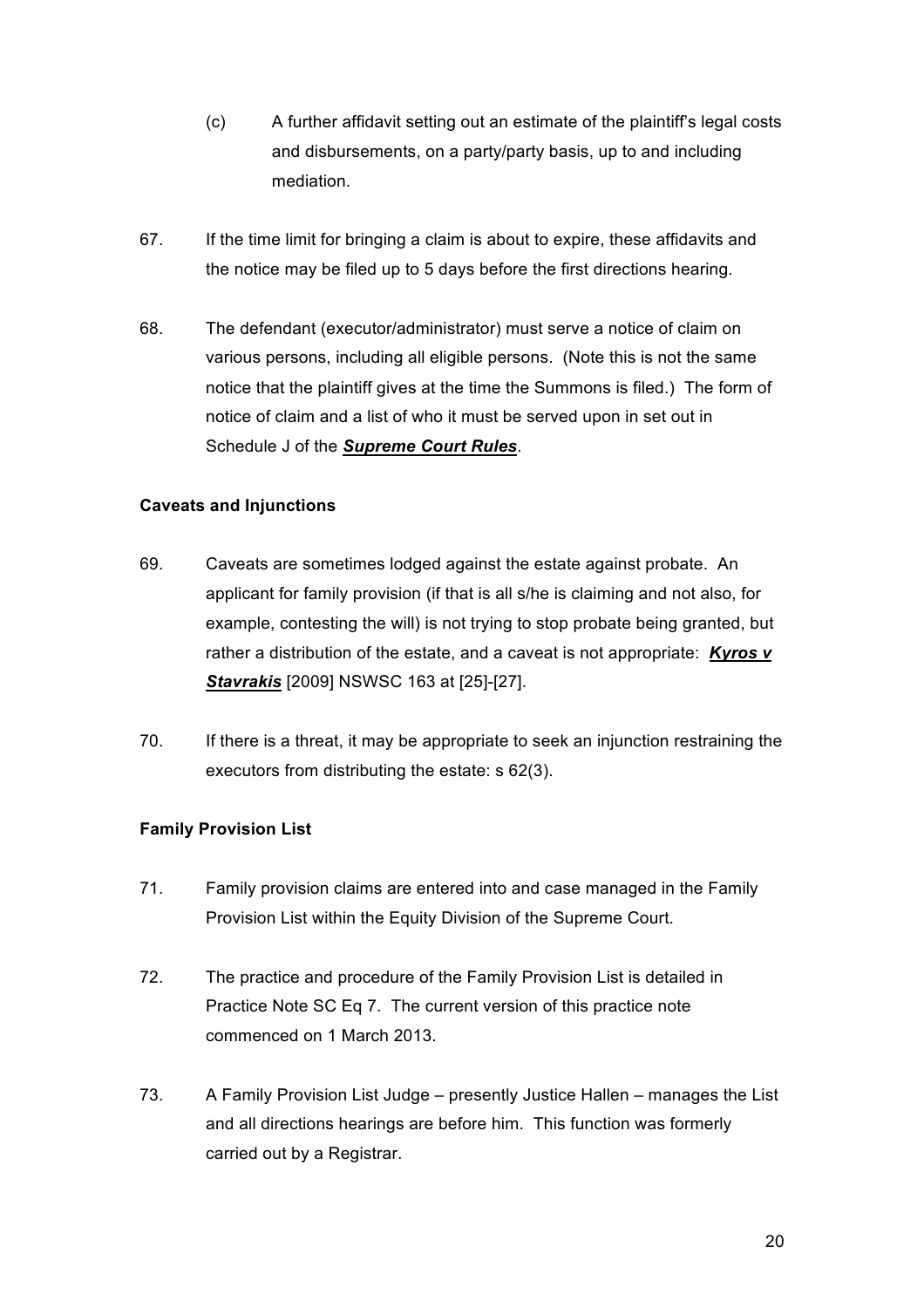#### **Plaintiff affidavit**

- 74. The plaintiff's affidavit-in-chief is filed and served with the Summons commencing the proceedings.
- 75. The Practice Note provides a precedent form of plaintiff affidavit. The form is to be adapted as the case required. The form does not need to be strictly followed in every case, and does not list exhaustively all the matters that will be relevant in every case.
- 76. Other witnesses may be available to give evidence on affidavit in support of the plaintiff. If the plaintiff has a spouse, there must be evidence of his/her situation including financial circumstances and any health issues. To save costs, generally only an affidavit of the plaintiff will be served prior to mediation. That affidavit will deal with his/her spouse's circumstances. Affidavits of other witnesses will be assembled if mediation is unsuccessful.
- 77. It is noteworthy to remember and impress upon a client that an applicant for a family provision order is under a duty to provide full and frank disclosure of his/her financial and material circumstances: see *Mann v Starkey* [2008] NSWSC 263 at [25] ff. Somewhat spectacularly, the plaintiff failed in this duty in *Stollery v Stollery* [2016] NSWSC 54. The judge held that the failure to place before the court evidence of his true financial position made the judge unable to make any assessment of what his true financial needs are (if any): at [120]. Stevenson J said at [50]:

Based on Mr Stollery's evidence, I have no idea what his true financial position is, save that it is nothing like what he swore to be true in the affidavits filed in support of his application.

#### **Defendant's evidence**

- 78. At the first directions hearing, the defendant (administrator or executor) will be ordered to serve affidavits in accordance with paragraph 9 of the Practice Note.
- 79. The affidavit of the administrator/executor must include the following matters: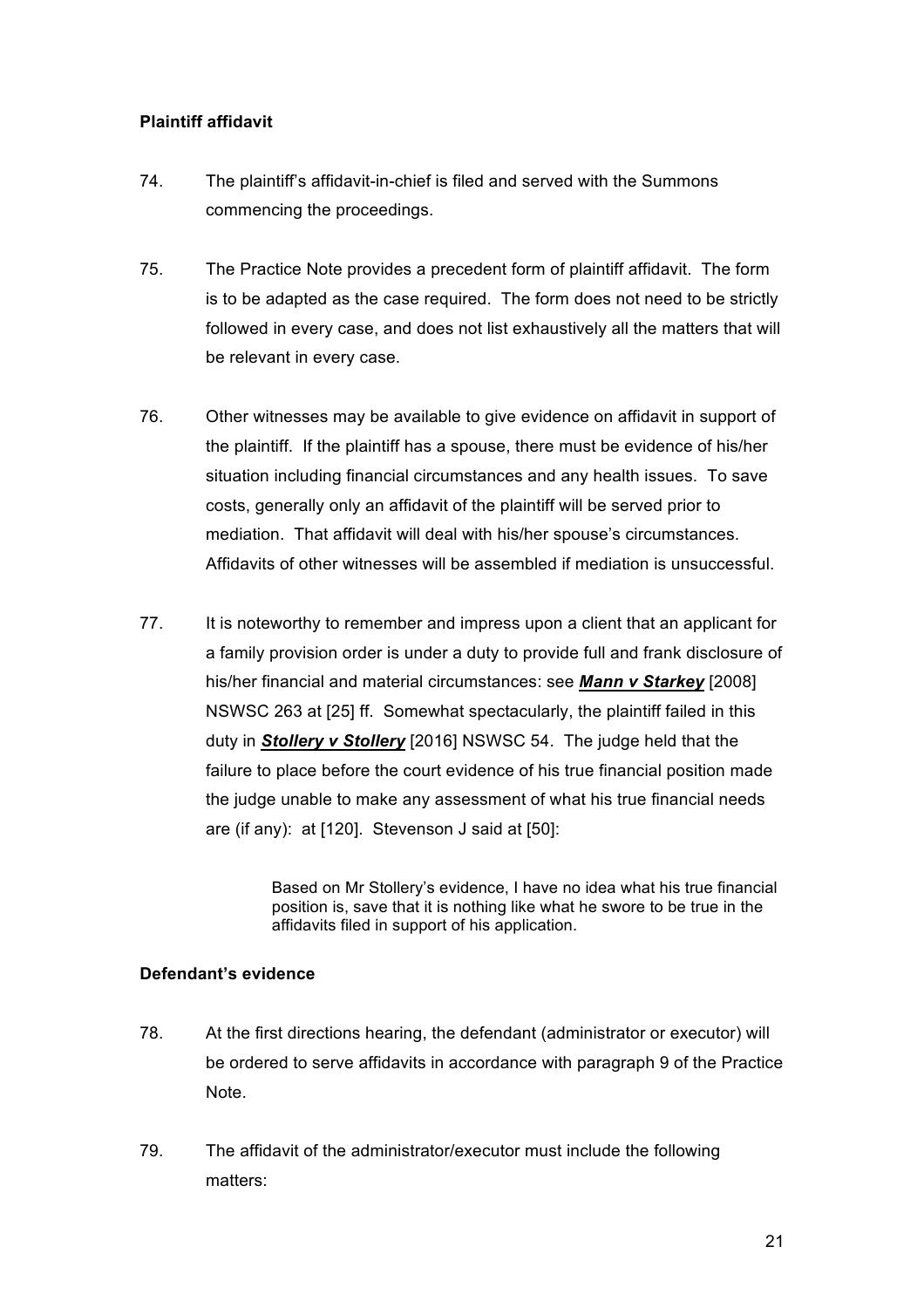- (a) A copy of the deceased's Will and the probate or letters of administration, if granted (if a copy is not already annexed to the plaintiff's affidavit);
- (b) A description of the nature and value of the assets and liabilities of the deceased at the date of death. (A copy of the inventory of property attached to the probate or letters of administration will suffice so far as the property of the deceased at the date of death unless other assets have been discovered);
- (c) What is, or is likely to be, the nature, and an estimate of the value, of:
	- (i) The assets and liabilities of the deceased at the date of swearing the affidavit;
	- (ii) Any property of the deceased that has been distributed at any time after the death of the deceased and the date of the distribution of that property;
	- (iii) The gross distributable estate (omitting the costs of the proceedings).
- (d) A description of the nature, and an estimate of the value of any property which, in the administrator's opinion, is, or may be, the subject of any prescribed transaction or relevant property transaction;
- (e) The name and address of every person who, in the administrator's opinion, is holding property as trustee, or otherwise which is, or may be, the subject of any prescribed transaction or relevant property transaction;
- (f) Any testamentary and other expenses, or other liabilities of the estate that have been paid out of the estate of the deceased, including the amount, if any, paid for, or on account of, the administrator's costs of the proceedings;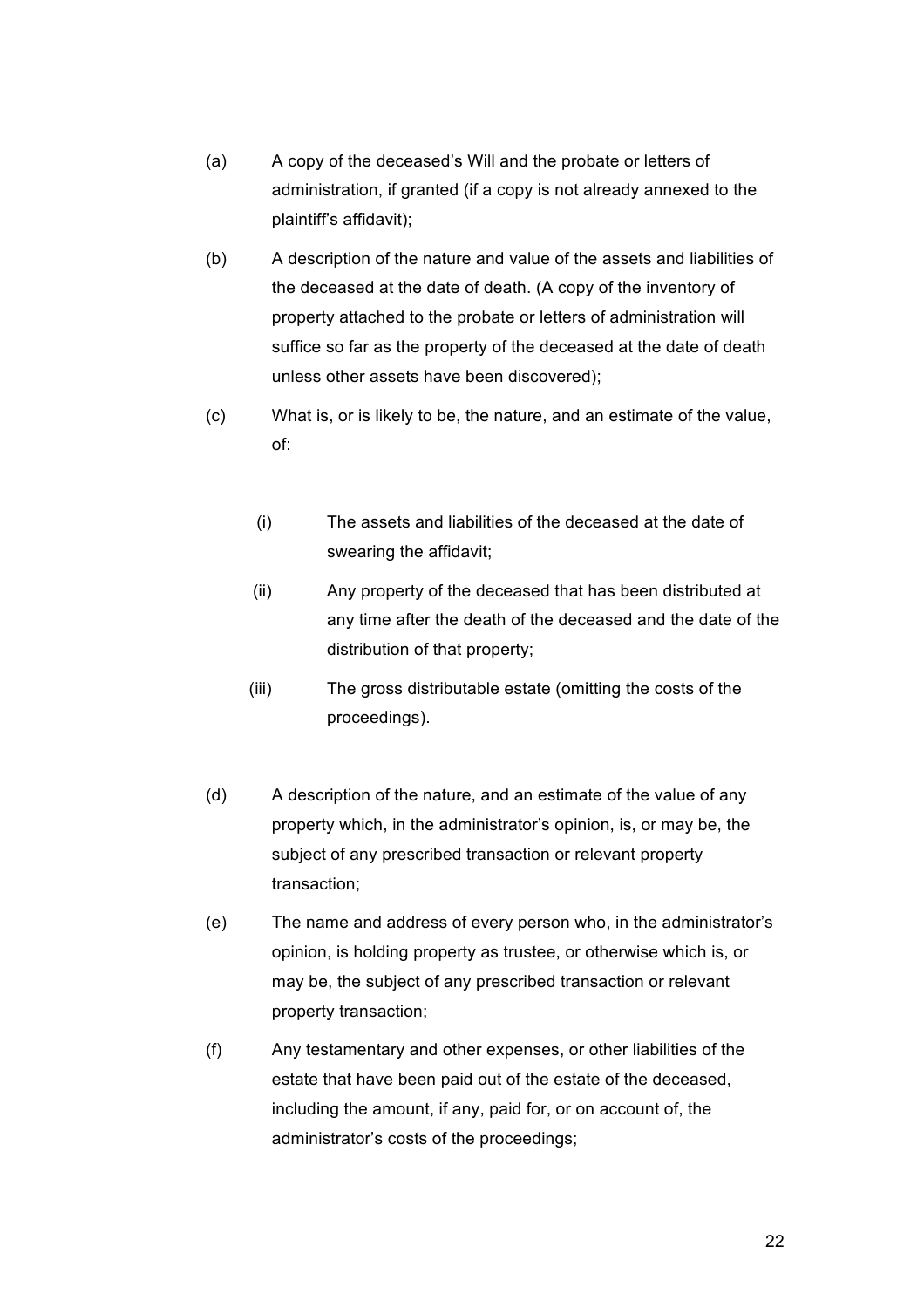- (g) Whether any commission is to be sought by the administrator, and if so, an estimate of the amount proposed to be sought;
- (h) The names and address of every person who, in the administrator's opinion, is, or who may be:
	- (i) An eligible person;
	- (ii) An eligible person under a legal incapacity;
	- (iii) A person beneficially entitled to the distributable estate;
	- (iv) A person holding property as trustee or otherwise.
- 80. In addition, the administrator/executor must also provide:
	- An affidavit of service of a notice of claim on various persons in accordance with Schedule J of the Supreme Court Rules and paragraph 9.2 of the Practice Note.
	- An affidavit in reply to the plaintiff's affidavit in chief, which may contain facts contradicting facts contained in the plaintiff's affidavit or other matters the administrator/executor will rely upon;
	- An affidavit, if necessary on information and belief, which identifies each beneficiary who is raising, or is likely to raise, his, her, or its, financial, material, or other, circumstances as a competing claimant, and each beneficiary who is not raising, or is not likely to raise, those circumstances;
	- An affidavit setting out an estimate of the administrator's costs and disbursements, calculated on the indemnity basis, up to, and including, the completion of a mediation.
- 81. Executors are obliged to place before the court all evidence which bears on the issues raised in a plaintiff's claim, including evidence of the financial positions of themselves and any beneficiaries. In the absence of such evidence the court may infer that those persons are able to meet their own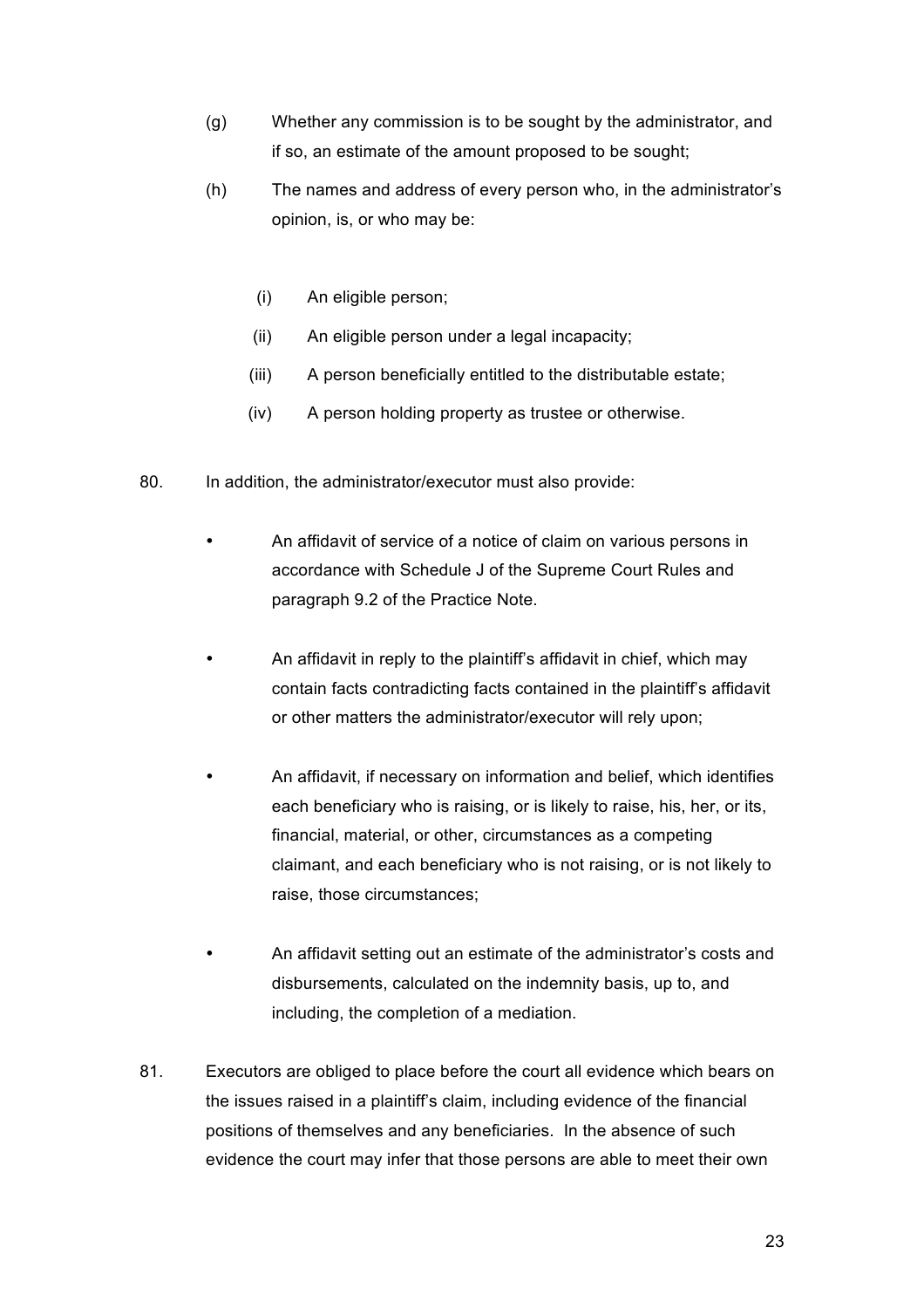needs without provision from the estate: see *Tobin v Ezekiel* (2010) 83 NSWLR 757; [2012] NSWCA 285 at [94]. However in general such evidence, along with evidence in reply to the plaintiff's evidence, will not be ordered to be put on until after mediation. This practice attempts to save costs prior to mediation.

#### **Evidence and proof of certain matters**

- 82. The Practice Note enables informal proof of certain matters, unless the court orders otherwise, or reasonable notice is given that strict proof is necessary:
	- (a) A kerbside appraisal by a real estate agent of any real property.
	- (b) An estimate of the value, or a monetary amount, for the nonmonetary assets of the estate other than real estate;
	- (c) Internet, or other media, advertisements of the asking price of real estate;
	- (d) The plaintiff's, or beneficiary's best estimate of costs or expenses of items the plaintiff or the beneficiary wishes to acquire;
	- (e) The plaintiff's, or the beneficiary's, best estimate of costs or expenses of any renovation or refurbishment of property the plaintiff or the beneficiary wishes to incur;
	- (f) A description by the plaintiff, or by the beneficiary, of any physical, intellectual, or mental, disability, from which it is alleged the plaintiff, or the beneficiary, or any dependant of the plaintiff or beneficiary, is suffering, together with a copy of any medical, or other, report, in support of the condition alleged.
- 83. The intention of allowing informal proof is to avoid unnecessary cost. Strict proof of these matters can add significantly to the costs of proceedings. Care should be taken before giving notice requiring the other party to prove strictly any matter – the court may order indemnity costs against a party that does so unnecessarily and cannot later demonstrate that there were good grounds for doing so.
- 84. Expert evidence may sometimes be necessary, in which case Practice Note Eq 5 will apply.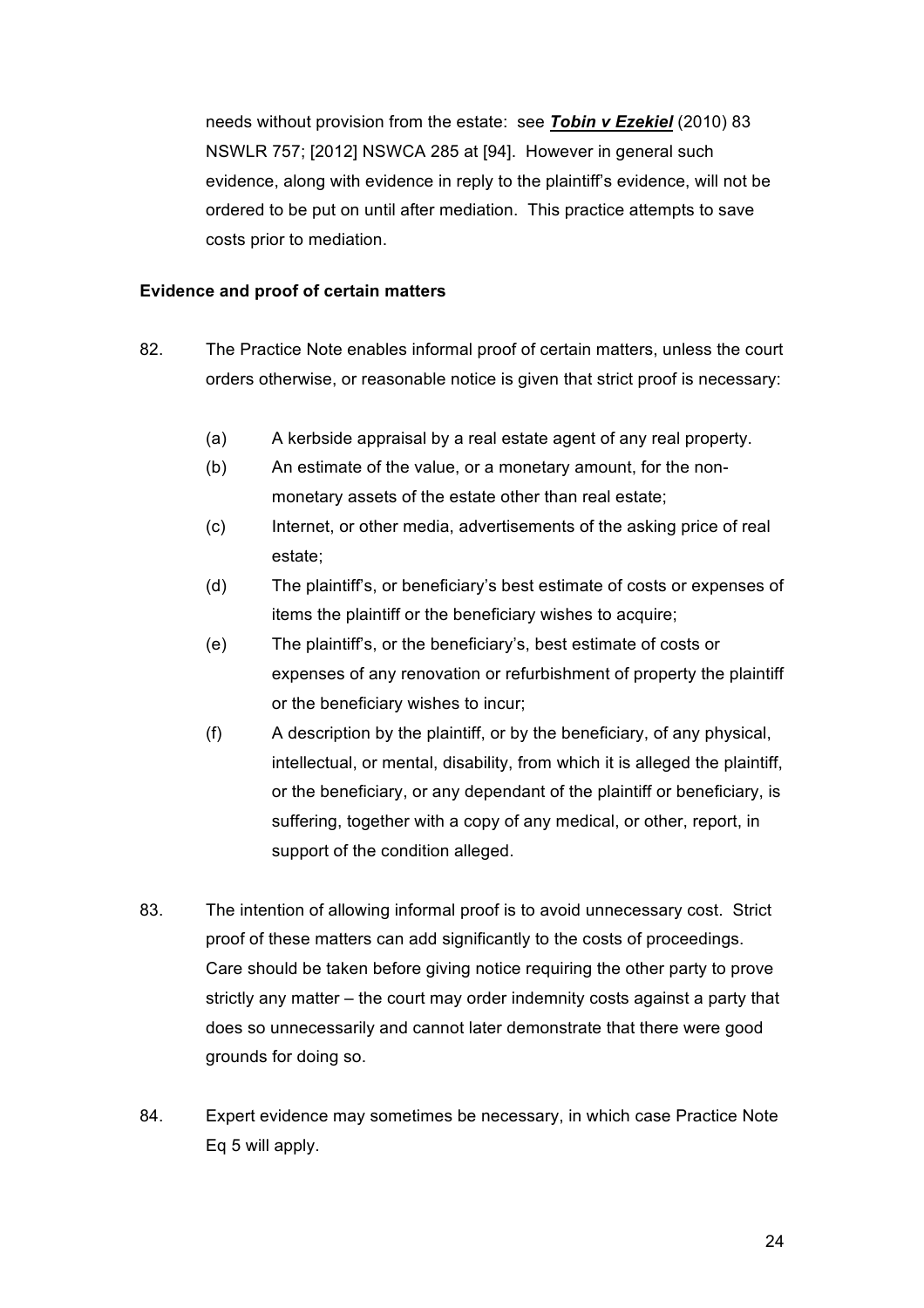#### **Mediation**

- 85. Once the parties' affidavits are on, the matter will be referred to mediation. Although the court may order otherwise, there is a requirement (and a fairly strong expectation) that all claims will be referred to mediation: s 98.
- 86. The Supreme Court provides a "free" court-annexed mediation facility. One of the Registrars is allocated as mediator, and the use of mediation rooms, at no charge to the parties. Court-annexed mediation is not an unlimited resource and its availability fluctuates from time to time. The present practice (not inflexible) seems to be that parties will be ordered to have a settlement conference in matters involving an estate of less than \$500,000, or a private mediation where the estate is more than \$1 million.
- 87. In matters where the estate is less than about \$500,000 (or so) the List Judge (Hallen J) will generally convene a settlement conference before himself. This is a directions hearing where the parties are required to attend Court with their legal representatives. The Judge is robed and hears a little information about the size of the estate, the costs to date, and the likely future costs if the matter runs to trial. He then addresses the parties and encourages them to have settlement discussions, and stands the matter in the list for that to occur.
- 88. Court-annexed mediations are usually listed to commence at 9:30am or 2pm. They are generally limited to a half-day, and in practice rarely run much over 2 hours.
- 89. A date and time for a court-annexed mediation is given at the directions hearing – so it's important to have your available dates with you.
- 90. Information about the next available dates for court-annexed mediations can be found on the daily court list. There is usually some dates available to the court 3-4 weeks into the future, but may be further off given all parties will need a mutually convenient date.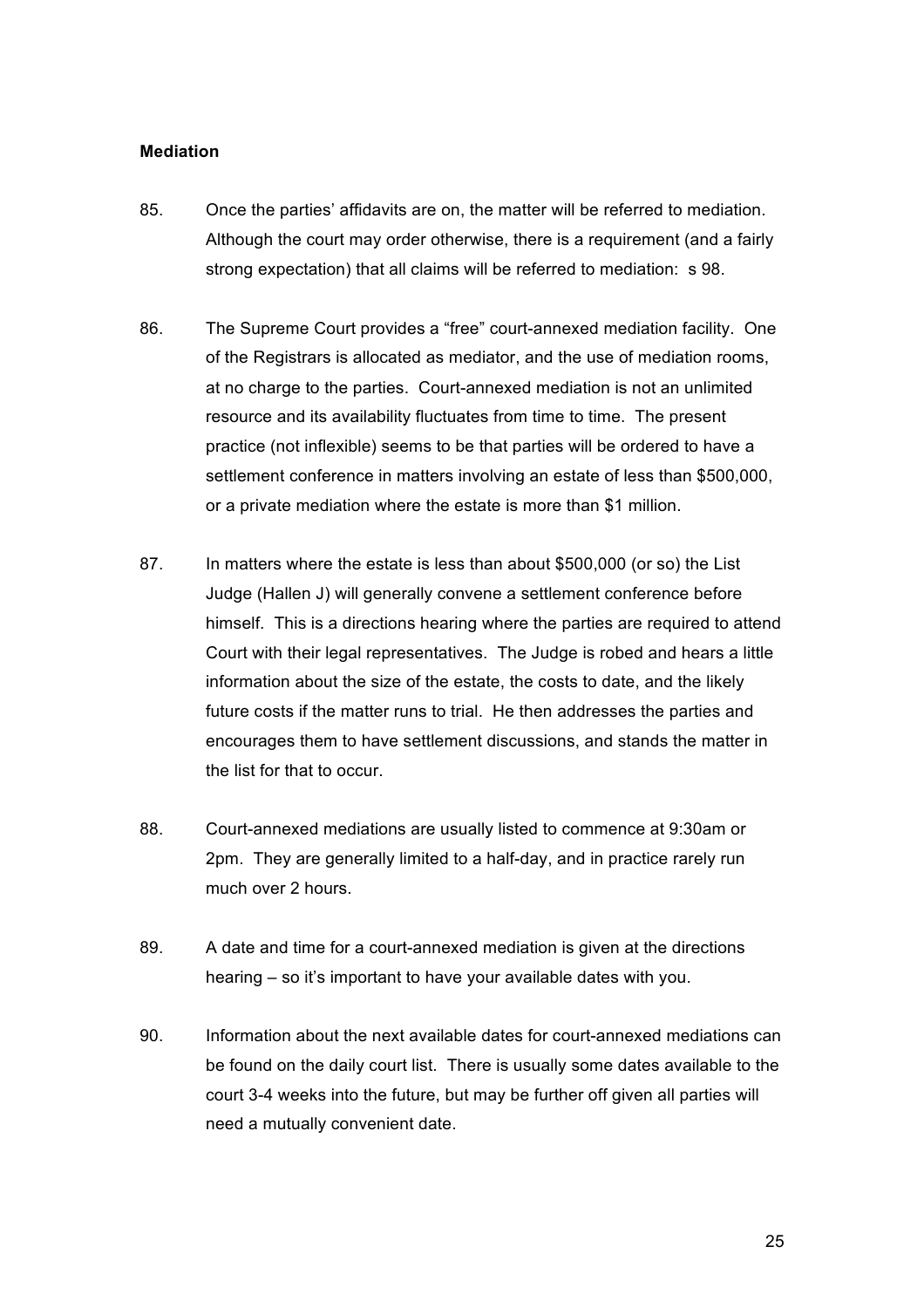- 91. If a settlement is reached at a court-annexed mediation, the Registrar can facilitate the filing of orders and the proceedings can be finalised then and there. However, the Registrar does not have power to approve a release of the estate.
- 92. Of course where the matter warrants and the parties are prepared to pay, a private mediation can occur. It is best practice to agree on a mediator and have a date booked when going into a directions hearing and informing the Court that the parties are privately mediating and standing the matter over.
- 93. The administrator's legal representative is required to advise the plaintiff's legal representative, in writing, of any beneficiary who is known to wish to attend the mediation, no later than 7 working days prior to the mediation.

## **Consent orders**

- 94. Consent orders finalising proceedings must address the following matters:
	- (a) The application was made within time;
	- (b) The plaintiff is an eligible person;
	- (c) The plaintiff has served a notice identifying all other eligible persons on the administrator at the time of serving the Summons;
	- (d) The administrator has filed the administrator's affidavit and the affidavit of service of the notice of the plaintiff's claim on any person who is, or who may be an eligible person, as well as upon any person beneficially entitled to the distributable estate, and any person holding property of the estate, as trustee or otherwise;
	- (e) The administrator has filed an Appearance.

#### **Costs**

- 95. The court has a very wide discretion in relation to awarding costs in family provision proceedings: s 99.
- 96. As a general proposition, an executor's or administrator's costs will be paid out of the estate or notional estate if they have been reasonably incurred.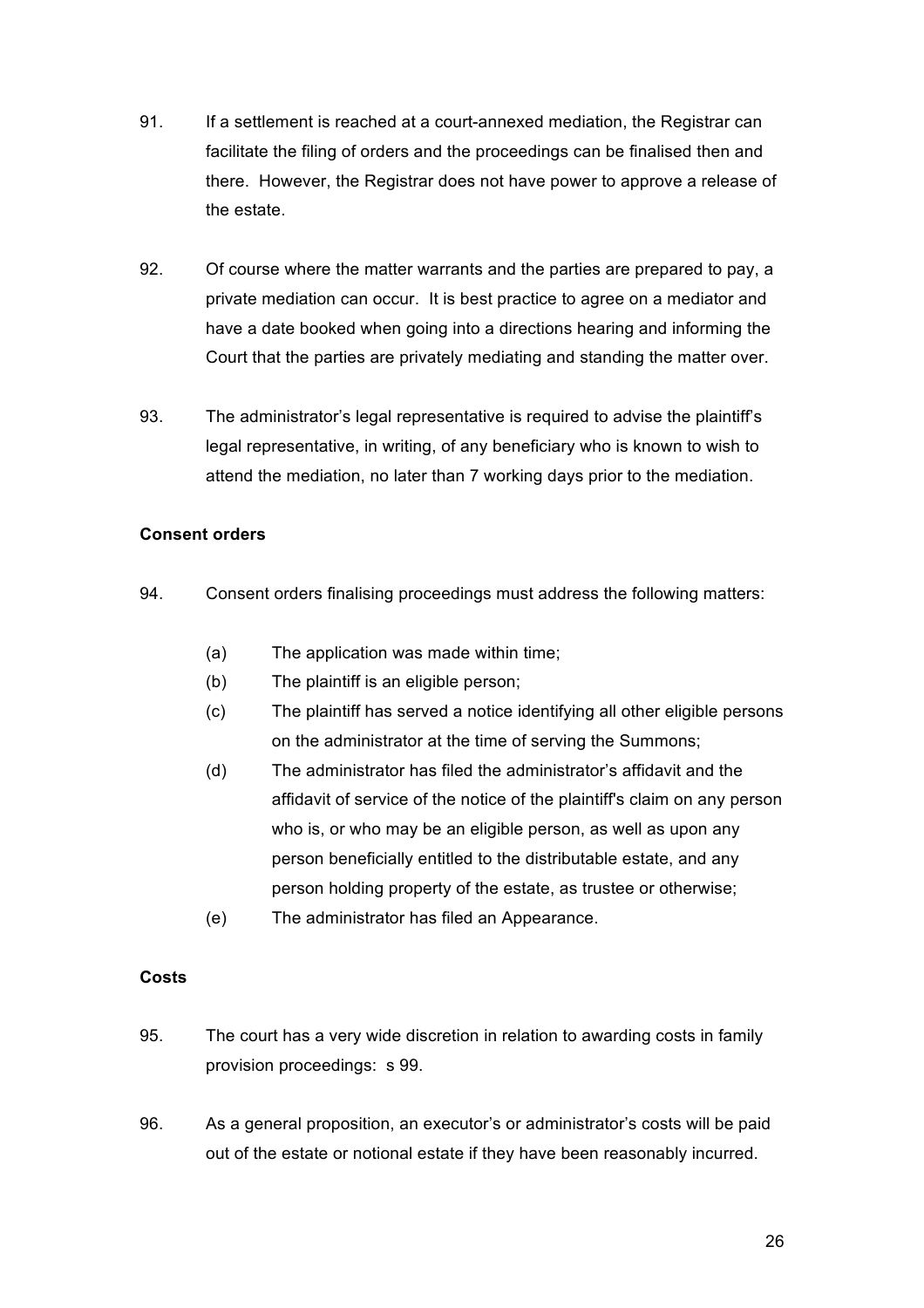- 97. *Chapple v Wilcox* [2014] NSWCA 392 held that in family provision cases, the general rule is that costs follow the event, so that an unsuccessful plaintiff will be ordered to the defendant's costs unless a good reason to depart from that rule is demonstrated.
- 98. However the discretion in these types of cases is wide enough to enable a departure from that result in the circumstances of a particular case. For example, some cases may warrant an order that an unsuccessful applicant's costs be paid from the estate. The plaintiff's order for further provision was set aside on appeal in *Smith v Johnson* [2015] NSWCA 297, but the costs order in his favour at trial was not disturbed (although he had to pay the successful appellants' costs).
- 99. Costs always seem to be something of an issue in family provision cases, and best endeavours should be made to keep them contained.
- 100. Parties are required to provide affidavits setting out costs incurred and estimated future costs at the commencement of proceedings and before final hearing.
- 101. The proportionality between how the case is run and the costs involved to the size of the estate and the complexity of the issues should be continuously weighed during proceedings.
- 102. In addition to the proportionality of costs requirements under s 60 of the *Civil Procedure Act*, the Practice Note states (at par 25.3) that the court expects that the resources of the estate and of the Court will not be used in a manner that is out of proportion to the size of the estate and the provision that may be made. Costs consequences may result from a failure to fulfil this expectation.
- 103. The court may order a cap on the amount of costs that may be recovered. The circumstances that may warrant a cap on costs include but are not limited to cases where the net distributed value of the estate in question (excluding costs of the proceedings) is less than \$500,000.